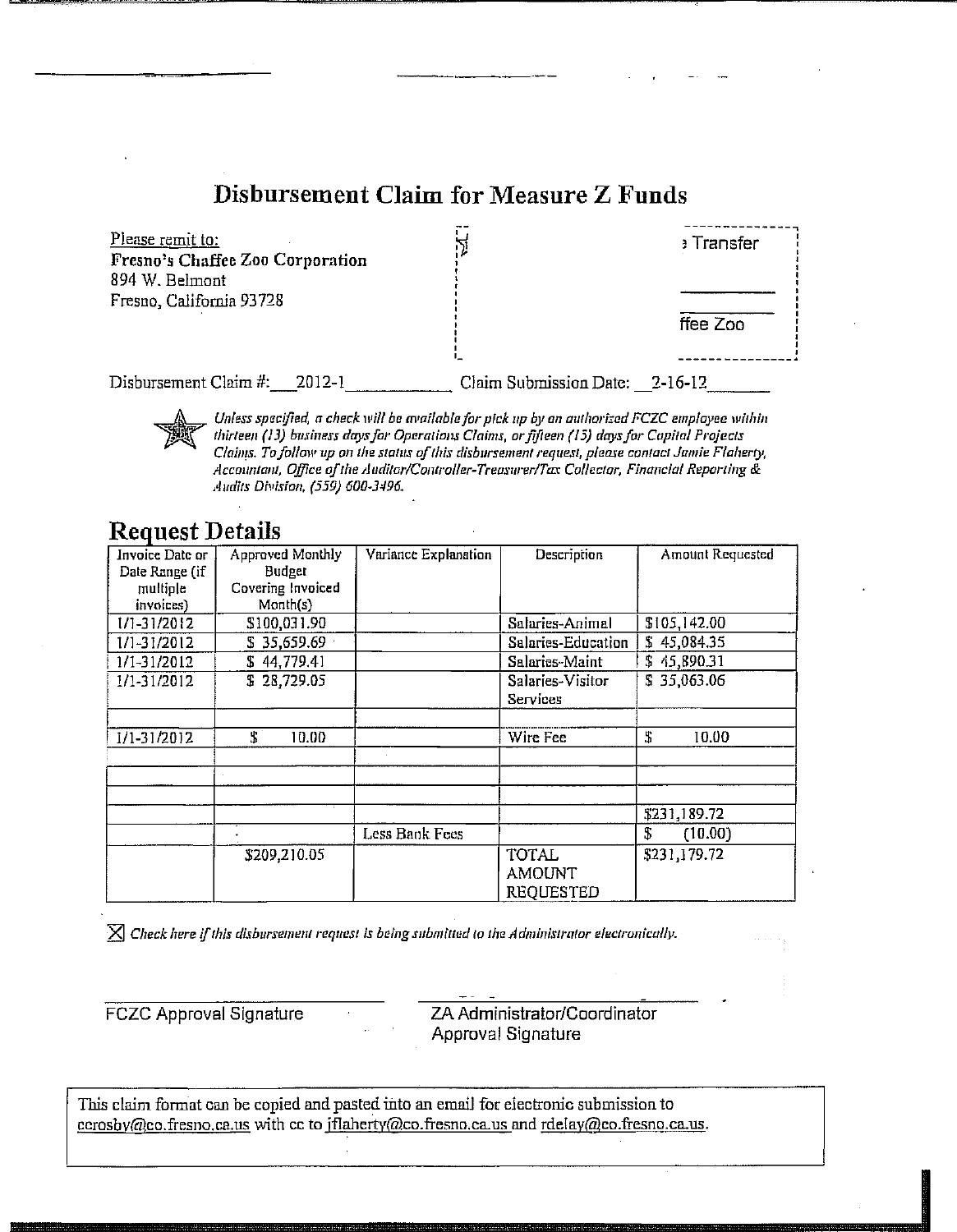## 2/16/2012 8:53:12AM **Fresno's Chaffee Zoo Corporation** Page 1 **Income Statement**

January 2012

Г

٦

|                                       | 2012 Budget Jan Budget |              | Jan Measure Z | Jan Actual   | <b>YTD</b><br><b>Budget</b> | <b>YTD</b><br><b>Measure Z</b> | <b>YTD</b><br>Actual |
|---------------------------------------|------------------------|--------------|---------------|--------------|-----------------------------|--------------------------------|----------------------|
| <b>REVENUE</b>                        |                        |              |               |              |                             |                                |                      |
| <b>Self Generated Revenue</b>         |                        |              |               |              |                             |                                |                      |
| Admissions                            | \$1,721,600.00         | \$41,500.00  | \$0.00        | \$81,876.80  | \$41,500.00                 | \$0.00                         | \$81,876.80          |
| Adopt an Animal                       | \$25,000.00            | \$2,650.00   | \$0.00        | \$4,175.00   | \$2,650.00                  | \$0.00                         | \$4,175.00           |
| Board Designated for Endowment        | \$50,000.00            | \$0.00       | \$0.00        | \$0.00       | \$0.00                      | \$0.00                         | \$0.00               |
| Education                             | \$174,675.00           | \$2,639.55   | \$0.00        | \$2,607.00   | \$2,639.55                  | \$0.00                         | \$2,607.00           |
| <b>Food Services</b>                  | \$234,000.00           | \$5,850.00   | \$0.00        | \$7,440.23   | \$5,850.00                  | \$0.00                         | \$7,440.23           |
| Gift Shop                             | \$202,800.00           | \$5,070.00   | \$0.00        | \$9,717.39   | \$5,070.00                  | \$0.00                         | \$9,717.39           |
| <b>Giraffe Feeding</b>                | \$109,200.00           | \$2,700.00   | \$0.00        | \$5,883.00   | \$2,700.00                  | \$0.00                         | \$5,883.00           |
| Grants/Fundraising                    | \$277,920.00           | \$22,999.98  | \$0.00        | \$7,040.64   | \$22,999.98                 | \$0.00                         | \$7,040.64           |
| Group Event/Facility Rental           | \$110,000.00           | \$1,000.00   | \$0.00        | \$1,915.00   | \$1,000.00                  | \$0.00                         | \$1,915.00           |
| Interest Income                       | \$220,000.00           | \$13,000.00  | \$0.00        | \$8,074.09   | \$13,000.00                 | \$0.00                         | \$8,074.09           |
| <b>Investment Income</b>              | \$0.00                 | \$0.00       | \$0.00        | \$294,993.28 | \$0.00                      | \$0.00                         | \$294,993.28         |
| Membership                            | \$604,250.00           | \$23,500.00  | \$0.00        | \$32,722.00  | \$23,500.00                 | \$0.00                         | \$32,722.00          |
| <b>Special Events</b>                 | \$373,400.00           | \$0.00       | \$0.00        | \$3,076.96   | \$0.00                      | \$0.00                         | \$3,076.96           |
| <b>Stingray Exhibit</b>               | \$264,290.00           | \$3,990.00   | \$0.00        | \$7,510.50   | \$3,990.00                  | \$0.00                         | \$7,510.50           |
| Other                                 | \$18,770.00            | \$1,083.33   | \$0.00        | \$1,078.07   | \$1,083.33                  | \$0.00                         | \$1,078.07           |
| <b>Total Self Generated Revenue</b>   | \$4,385,905.00         | \$125,982.86 | \$0.00        | \$468,109.96 | \$125,982.86                | \$0.00                         | \$468,109.96         |
|                                       |                        |              |               |              |                             |                                |                      |
| City of Fresno                        | \$0.00                 | \$0.00       | \$0.00        | \$0.00       | \$0.00                      | \$0.00                         | \$0.00               |
| Measure Z-Capital Funds               | \$645,120.00           | \$60,000.00  | \$0.00        | \$20.00      | \$60,000.00                 | \$0.00                         | \$20.00              |
| Measure Z Operating Funds             | \$3,449,880.00         | \$209,210.05 | \$0.00        | \$231,569.49 | \$209,210.05                | \$0.00                         | \$231,569.49         |
| Transfer to/from Related Organization | \$0.00                 | \$0.00       | \$0.00        | \$0.00       | \$0.00                      | \$0.00                         | \$0.00               |
| <b>TOTAL REVENUE</b>                  | \$8,480,905.00         | \$395,192.91 | \$0.00        | \$699,699.45 | \$395,192.91                | \$0.00                         | \$699,699.45         |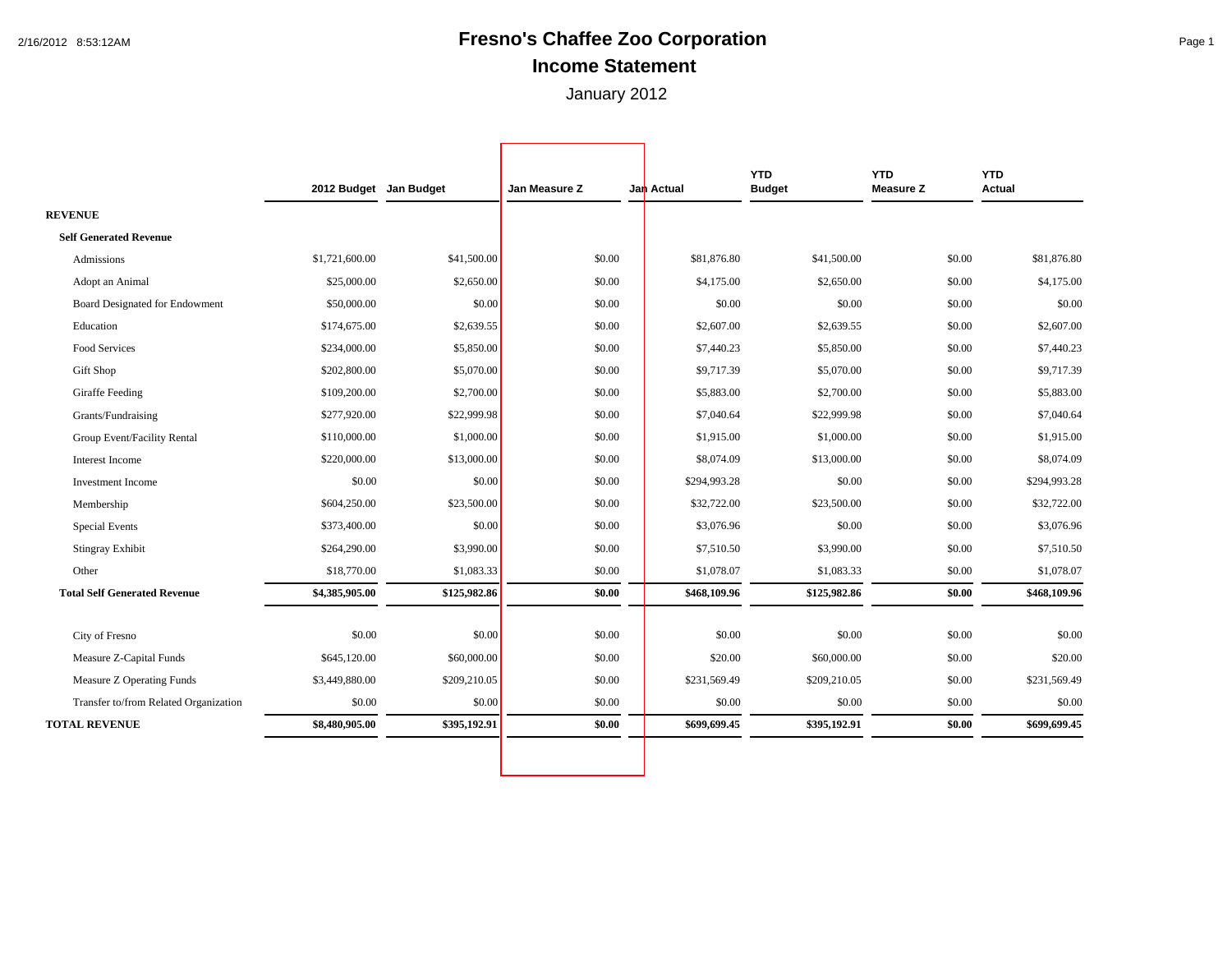#### 2/16/2012 8:53:12AM **Fresno's Chaffee Zoo Corporation** Page 2 **Income Statement**

Note: Income Statement from Zoo Corp was complete; removed pages with no Measure Z Activity.

|  |  |  | ncome stateme |  |  |
|--|--|--|---------------|--|--|
|  |  |  |               |  |  |

|                                  | 2012 Budget Jan Budget |              | Jan Measure Z | Jan Actual |              | <b>YTD</b><br><b>Budget</b> | <b>YTD</b><br><b>Measure Z</b> | <b>YTD</b><br><b>Actual</b> |
|----------------------------------|------------------------|--------------|---------------|------------|--------------|-----------------------------|--------------------------------|-----------------------------|
|                                  |                        |              |               |            |              |                             |                                |                             |
| <b>EXPENSES</b>                  |                        |              |               |            |              |                             |                                |                             |
| <b>OPERATING EXPENSES</b>        |                        |              |               |            |              |                             |                                |                             |
| <b>Personnel Expenses</b>        |                        |              |               |            |              |                             |                                |                             |
| Administration                   | \$613,767.00           | \$40,025.35  | \$0.00        |            | \$39,115.46  | \$40,025.35                 | \$0.00                         | \$39,115.46                 |
| Animal                           | \$1,596,523.00         | \$100,031.90 | \$105,142.00  | 1/         | \$105,142.00 | \$100,031.90                | \$105,142.00                   | \$105,142.00                |
| Education                        | \$690,258.00           | \$35,659.69  | \$45,084.35   |            | \$45,084.35  | \$35,659.69                 | \$45,084.35                    | \$45,084.35                 |
| Maintenance/Horticulture         | \$650,015.00           | \$44,779.41  | \$45,890.31   |            | \$45,890.31  | \$44,779.41                 | \$45,890.31                    | \$45,890.31                 |
| Membership/Development/Marketing | \$376,555.00           | \$24,738.38  | \$0.00        |            | \$21,672.19  | \$24,738.38                 | \$0.00                         | \$21,672.19                 |
| Veterinary                       | \$206,718.00           | \$13,819.07  | \$0.00        |            | \$15,942.02  | \$13,819.07                 | \$0.00                         | \$15,942.02                 |
| <b>Visitor Services</b>          | \$512,964.00           | \$28,729.05  | \$35,063.06   |            | \$35,063.06  | \$28,729.05                 | \$35,063.06                    | \$35,063.06                 |
| <b>Total Personnel Expenses</b>  | \$4,646,800.00         | \$287,782.85 | \$231,179.72  |            | \$307,909.39 | \$287,782.85                | \$231,179.72                   | \$307,909.39                |
| <b>Other Expenses</b>            |                        |              |               |            |              |                             |                                |                             |
| Advertising                      | \$296,750.00           | \$24,604.16  | \$0.00        |            | \$1,475.91   | \$24,604.16                 | \$0.00                         | \$1,475.91                  |
| Animal Feed                      | \$244,200.00           | \$19,516.65  | \$0.00        |            | \$15,048.80  | \$19,516.65                 | \$0.00                         | \$15,048.80                 |
| Computer/Software                | \$34,280.00            | \$2,206.60   | \$0.00        |            | \$0.00       | \$2,206.60                  | \$0.00                         | \$0.00                      |
| Conservation                     | \$20,000.00            | \$0.00       | \$0.00        |            | \$0.00       | \$0.00                      | \$0.00                         | \$0.00                      |
| <b>Depreciation Expense</b>      | \$235,272.00           | \$13,252.00  | \$0.00        |            | \$11,410.58  | \$13,252.00                 | \$0.00                         | \$11,410.58                 |
| Dues                             | \$33,450.00            | \$2,662.49   | \$0.00        |            | \$2,940.44   | \$2,662.49                  | \$0.00                         | \$2,940.44                  |
| Equipment                        | \$145,660.00           | \$8,188.24   | \$0.00        |            | \$1,549.50   | \$8,188.24                  | \$0.00                         | \$1,549.50                  |
| Fleet                            | \$41,250.00            | \$3,437.46   | \$0.00        |            | \$361.02     | \$3,437.46                  | \$0.00                         | \$361.02                    |
| Food/Catering                    | \$58,100.00            | \$808.32     | \$0.00        |            | \$10.44      | \$808.32                    | \$0.00                         | \$10.44                     |
| Insurance                        | \$140,000.00           | \$40,000.00  | \$0.00        |            | \$36,659.30  | \$40,000.00                 | \$0.00                         | \$36,659.30                 |
| Miscellaneous Business           | \$9,700.00             | \$773.27     | \$0.00        |            | \$0.00       | \$773.27                    | \$0.00                         | \$0.00                      |
| Office Supplies                  | \$33,145.00            | \$2,754.10   | \$0.00        |            | \$0.00       | \$2,754.10                  | \$0.00                         | \$0.00                      |
| Postage                          | \$44,045.00            | \$2,891.20   | \$0.00        |            | \$2,118.23   | \$2,891.20                  | \$0.00                         | \$2,118.23                  |
| Printing                         | \$88,250.00            | \$2,874.96   | \$0.00        |            | \$0.00       | \$2,874.96                  | \$0.00                         | \$0.00                      |
| Repairs and Replacements         | \$205,750.00           | \$17,145.79  | \$0.00        |            | \$1,286.56   | \$17,145.79                 | \$0.00                         | \$1,286.56                  |
| Service/Bank/Credit Card Fees    | \$85,040.00            | \$4,128.32   | \$20.00       |            | \$4,007.48   | \$4,128.32                  | \$20.00                        | \$4,007.48                  |
| Signage                          | \$15,000.00            | \$1,083.33   | \$0.00        |            | \$64.79      | \$1,083.33                  | \$0.00                         | \$64.79                     |
| <b>Specialized Services</b>      | \$582,110.00           | \$45,063.28  | \$0.00        |            | \$23,949.99  | \$45,063.28                 | \$0.00                         | \$23,949.99                 |
| <b>Staff Development</b>         | \$58,250.00            | \$5,270.77   | \$0.00        |            | \$0.00       | \$5,270.77                  | \$0.00                         | \$0.00                      |
|                                  |                        |              |               |            |              |                             |                                |                             |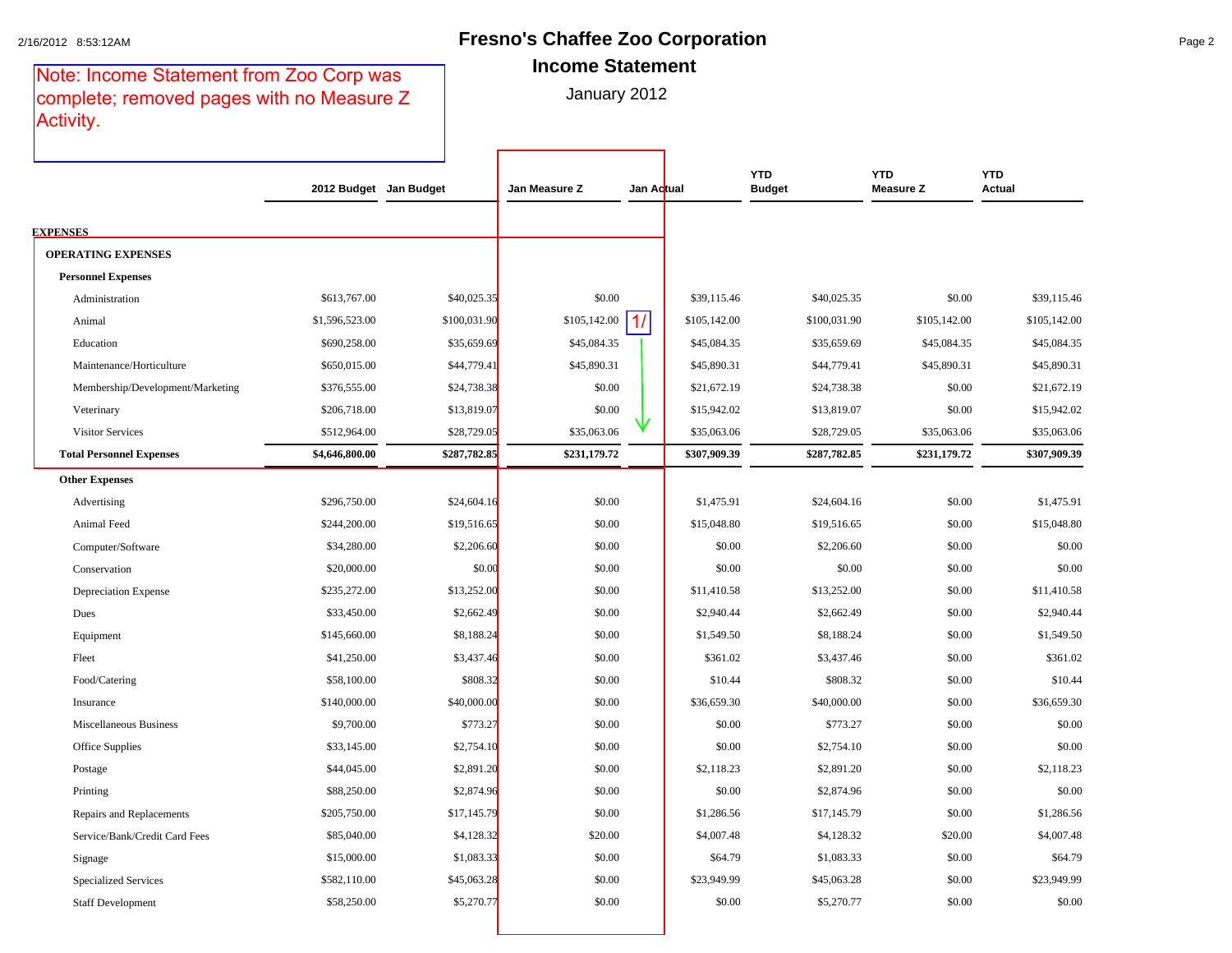## 2/16/2012 8:53:12AM **Fresno's Chaffee Zoo Corporation** Page 3 **Income Statement**

|                                        | 2012 Budget Jan Budget |                  | Jan Measure Z       | Jan Actual      | <b>YTD</b><br><b>Budget</b> | <b>YTD</b><br><b>Measure Z</b> | <b>YTD</b><br><b>Actual</b> |
|----------------------------------------|------------------------|------------------|---------------------|-----------------|-----------------------------|--------------------------------|-----------------------------|
| <b>Supplies</b>                        | \$219,350.00           | \$14,783.23      | \$0.00              | \$3,227.34      | \$14,783.23                 | \$0.00                         | \$3,227.34                  |
| Telephone                              | \$42,880.00            | \$3,573.32       | \$0.00              | \$0.00          | \$3,573.32                  | \$0.00                         | \$0.00                      |
| Uniforms                               | \$30,400.00            | \$916.65         | \$0.00              | \$0.00          | \$916.65                    | \$0.00                         | \$0.00                      |
| Utilities                              | \$452,000.00           | \$32,666.66      | \$0.00              | \$0.00          | \$32,666.66                 | \$0.00                         | \$0.00                      |
| Other                                  | \$84,150.00            | \$5,699.92       | \$0.00              | \$3,428.41      | \$5,699.92                  | \$0.00                         | \$3,428.41                  |
| <b>Total Other Expenses</b>            | \$3,199,032.00         | \$254,300.72     | \$20.00             | \$107,538.79    | \$254,300.72                | \$20.00                        | \$107,538.79                |
| <b>TOTAL OPERATING EXPENSES</b>        | \$7,845,832.00         | \$542,083.57     | \$231,199.72        | \$415,448.18    | \$542,083.57                | \$231,199.72                   | \$415,448.18                |
| <b>EIR and Capital Expansion</b>       |                        |                  |                     |                 |                             |                                |                             |
| Capital Expenses                       | \$150,000.00           | \$12,499.99      | \$0.00              | \$100.69        | \$12,499.99                 | \$0.00                         | \$100.69                    |
| <b>Total EIR and Capital Expansion</b> | \$150,000.00           | \$12,499.99      | \$0.00              | \$100.69        | \$12,499.99                 | \$0.00                         | \$100.69                    |
| <b>TOTAL EXPENSES</b>                  | \$7,995,832.00         | \$554,583.56     | \$231,199.72        | \$415,548.87    | \$554,583.56                | \$231,199.72                   | \$415,548.87                |
| <b>BEGINNING FUND BALANCE</b>          | \$14,395,935.06        | \$14,395,935.06  | (\$11,116,515.85)   | \$14,395,935.06 | \$14,395,935.06             | (\$11,116,515.85)              | \$14,395,935.06             |
| <b>NET SURPLUS/(DEFICIT)</b>           | \$485,073.00           | $(\$159,390.65)$ | $(\$231,199.72)$    | \$284,150.58    | $(\$159,390.65)$            | $(\$231,199.72)$               | \$284,150.58                |
| <b>ENDING FUND BALANCE</b>             | \$14,881,008.06        | \$14,236,544.41  | $(\$11,347,715.57)$ | \$14,680,085.64 | \$14,236,544.41             | (\$11,347,715.57)              | \$14,680,085.64             |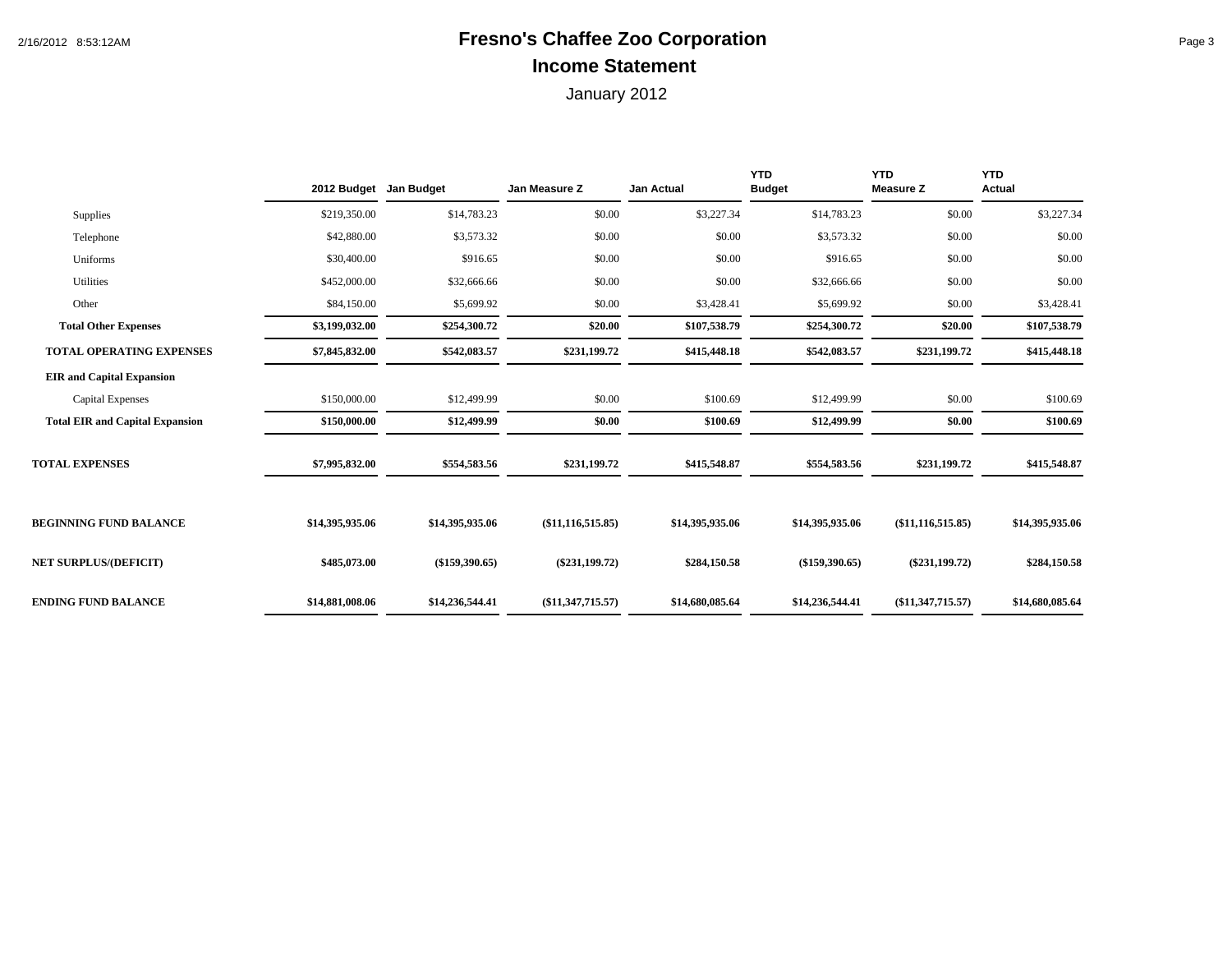## 2/16/2012 8:56:22AM **Fresno's Chaffee Zoo Corporation** Page 9 **Income Statement**

|                                        | 2012 Budget Jan Budget |              | Jan Measure Z | Jan Actual   | <b>YTD</b><br><b>Budget</b> | <b>YTD</b><br><b>Measure Z</b> | <b>YTD</b><br>Actual |
|----------------------------------------|------------------------|--------------|---------------|--------------|-----------------------------|--------------------------------|----------------------|
|                                        |                        |              |               |              |                             |                                |                      |
| <b>EXPENSES</b>                        |                        |              |               |              |                             |                                |                      |
| <b>OPERATING EXPENSES</b>              |                        |              |               |              |                             |                                |                      |
| <b>Personnel Expenses</b>              |                        |              |               |              |                             |                                |                      |
| Administration                         |                        |              |               |              |                             |                                |                      |
| Benefits-General                       | \$0.00                 | \$0.00       | \$0.00        | \$0.00       | \$0.00                      | \$0.00                         | \$0.00               |
| Benefits-Administration                | \$64,970.00            | \$6,000.00   | \$0.00        | \$4,287.09   | \$6,000.00                  | \$0.00                         | \$4,287.09           |
| Payroll Taxes-General                  | \$0.00                 | \$0.00       | \$0.00        | \$0.00       | \$0.00                      | \$0.00                         | \$0.00               |
| Payroll Taxes-Administration           | \$41,743.00            | \$2,588.05   | \$0.00        | \$2,372.74   | \$2,588.05                  | \$0.00                         | \$2,372.74           |
| <b>Retirement Contribution-General</b> | \$0.00                 | \$0.00       | \$0.00        | \$0.00       | \$0.00                      | \$0.00                         | \$0.00               |
| Retirement Contribution-Administration | \$10,860.00            | \$673.32     | \$0.00        | \$967.05     | \$673.32                    | \$0.00                         | \$967.05             |
| Salaries-General                       | \$0.00                 | \$0.00       | \$0.00        | \$0.00       | \$0.00                      | \$0.00                         | \$0.00               |
| Salaries-Administration                | \$488,718.00           | \$30,300.50  | \$0.00        | \$31,151.34  | \$30,300.50                 | \$0.00                         | \$31,151.34          |
| <b>Workers Comp-General</b>            | \$0.00                 | \$0.00       | \$0.00        | \$0.00       | \$0.00                      | \$0.00                         | \$0.00               |
| Workers Comp-Administration            | \$7,476.00             | \$463.48     | \$0.00        | \$337.24     | \$463.48                    | \$0.00                         | \$337.24             |
| <b>Total Administration</b>            | \$613,767.00           | \$40,025.35  | \$0.00        | \$39,115.46  | \$40,025.35                 | \$0.00                         | \$39,115.46          |
| Animal                                 |                        |              |               |              |                             |                                |                      |
| Benefits-Animal                        | \$170,993.00           | \$16,000.00  | \$13,708.52   | \$13,708.52  | \$16,000.00                 | \$13,708.52                    | \$13,708.52          |
| Payroll Taxes-Animal                   | \$89,860.00            | \$5,571.32   | \$5,759.99    | \$5,759.99   | \$5,571.32                  | \$5,759.99                     | \$5,759.99           |
| <b>Retirement Contribution-Animal</b>  | \$24,392.00            | \$1,512.30   | \$1,433.98    | \$1,433.98   | \$1,512.30                  | \$1,433.98                     | \$1,433.98           |
| Salaries-Animal                        | \$1,186,709.00         | \$69,225.00  | \$75,753.86   | \$75,753.86  | \$69,225.00                 | \$75,753.86                    | \$75,753.86          |
| Workers Comp-Animal                    | \$124,569.00           | \$7,723.28   | \$8,485.65    | \$8,485.65   | \$7,723.28                  | \$8,485.65                     | \$8,485.65           |
| <b>Total Animal</b>                    | \$1,596,523.00         | \$100,031.90 | \$105,142.00  | \$105,142.00 | \$100,031.90                | \$105,142.00                   | \$105,142.00         |
| Education                              |                        |              |               |              |                             |                                |                      |
| <b>Benefits-Education</b>              | \$64,970.00            | \$5,500.00   | \$5,713.34    | \$5,713.34   | \$5,500.00                  | \$5,713.34                     | \$5,713.34           |
|                                        |                        |              |               |              |                             |                                |                      |
| Benefits-Volunteer                     | \$0.00                 | \$0.00       | \$0.00        | \$0.00       | \$0.00                      | \$0.00                         | \$0.00               |
| Payroll Taxes-Education                | \$43,878.00            | \$2,010.00   | \$2,446.74    | \$2,446.74   | \$2,010.00                  | \$2,446.74                     | \$2,446.74           |
| Payroll Taxes-Volunteer                | \$0.00                 | \$0.00       | \$0.00        | \$0.00       | \$0.00                      | \$0.00                         | \$0.00               |
| Retirement Contribution-Education      | \$8,845.00             | \$548.39     | \$469.41      | \$469.41     | \$548.39                    | \$469.41                       | \$469.41             |
| Salaries-Education                     | \$506,415.00           | \$23,500.00  | \$32,338.25   | \$32,338.25  | \$23,500.00                 | \$32,338.25                    | \$32,338.25          |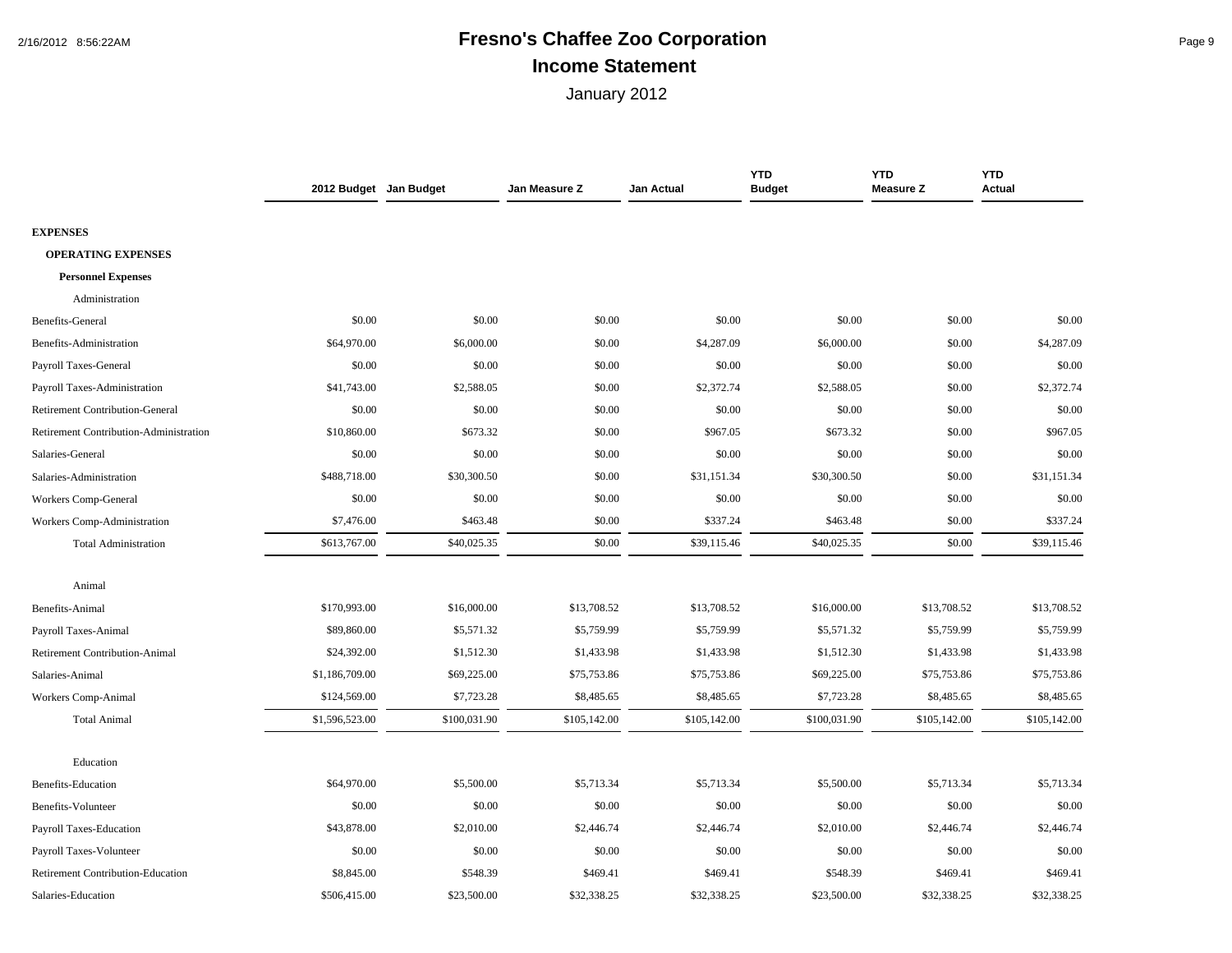# 2/16/2012 8:56:22AM **Fresno's Chaffee Zoo Corporation** Page 10 **Income Statement**

|                                            | 2012 Budget Jan Budget |             | Jan Measure Z | Jan Actual  | <b>YTD</b><br><b>Budget</b> | <b>YTD</b><br><b>Measure Z</b> | <b>YTD</b><br><b>Actual</b> |
|--------------------------------------------|------------------------|-------------|---------------|-------------|-----------------------------|--------------------------------|-----------------------------|
| Salaries-Volunteer                         | \$0.00                 | \$0.00      | \$0.00        | \$0.00      | \$0.00                      | \$0.00                         | \$0.00                      |
| Workers Comp-Education                     | \$66,150.00            | \$4,101.30  | \$4,116.61    | \$4,116.61  | \$4,101.30                  | \$4,116.61                     | \$4,116.61                  |
| Workers Comp-Volunteer                     | \$0.00                 | \$0.00      | \$0.00        | \$0.00      | \$0.00                      | \$0.00                         | \$0.00                      |
| <b>Total Education</b>                     | \$690,258.00           | \$35,659.69 | \$45,084.35   | \$45,084.35 | \$35,659.69                 | \$45,084.35                    | \$45,084.35                 |
| Maintenance/Horticulture                   |                        |             |               |             |                             |                                |                             |
| Benefits-Maintenance                       | \$56,606.00            | \$6,156.00  | \$6,600.09    | \$6,600.09  | \$6,156.00                  | \$6,600.09                     | \$6,600.09                  |
| Benefits-Horticulture                      | \$41,500.00            | \$5,000.00  | \$4,839.46    | \$4,839.46  | \$5,000.00                  | \$4,839.46                     | \$4,839.46                  |
| Payroll Taxes-Maintenance                  | \$29,337.00            | \$1,224.00  | \$1,191.35    | \$1,191.35  | \$1,224.00                  | \$1,191.35                     | \$1,191.35                  |
| Payroll Taxes-Horticulture                 | \$17,780.00            | \$1,102.36  | \$971.43      | \$971.43    | \$1,102.36                  | \$971.43                       | \$971.43                    |
| Retirement Contribution-Maintenance        | \$1,943.00             | \$120.45    | \$109.52      | \$109.52    | \$120.45                    | \$109.52                       | \$109.52                    |
| Retirement Contribution-Horticulture       | \$2,054.00             | \$127.35    | \$0.00        | \$0.00      | \$127.35                    | \$0.00                         | \$0.00                      |
| Salaries-Maintenance                       | \$233,167.00           | \$14,456.35 | \$16,088.36   | \$16,088.36 | \$14,456.35                 | \$16,088.36                    | \$16,088.36                 |
| Salaries-Horticulture                      | \$216,978.00           | \$13,452.62 | \$12,968.40   | \$12,968.40 | \$13,452.62                 | \$12,968.40                    | \$12,968.40                 |
| Workers Comp-Maintenance                   | \$29,688.00            | \$1,840.64  | \$1,711.25    | \$1,711.25  | \$1,840.64                  | \$1,711.25                     | \$1,711.25                  |
| Workers Comp-Horticulture                  | \$20,962.00            | \$1,299.64  | \$1,410.45    | \$1,410.45  | \$1,299.64                  | \$1,410.45                     | \$1,410.45                  |
| Total Maintenance/Horticulture             | \$650,015.00           | \$44,779.41 | \$45,890.31   | \$45,890.31 | \$44,779.41                 | \$45,890.31                    | \$45,890.31                 |
| Membership/Development/Marketing           |                        |             |               |             |                             |                                |                             |
| Benefits-Development                       | \$34,000.00            | \$3,500.00  | \$0.00        | \$1,254.52  | \$3,500.00                  | \$0.00                         | \$1,254.52                  |
| Payroll Taxes-Development                  | \$26,424.00            | \$1,638.29  | \$0.00        | \$1,359.28  | \$1,638.29                  | \$0.00                         | \$1,359.28                  |
| Payroll Taxes-Special Events               | \$0.00                 | \$0.00      | \$0.00        | \$0.00      | \$0.00                      | \$0.00                         | \$0.00                      |
| <b>Retirement Contribution-Development</b> | \$4,460.00             | \$276.52    | \$0.00        | \$302.96    | \$276.52                    | \$0.00                         | \$302.96                    |
| Salaries-Development                       | \$298,195.00           | \$18,488.09 | \$0.00        | \$17,987.98 | \$18,488.09                 | \$0.00                         | \$17,987.98                 |
| Salaries-Special Events                    | \$0.00                 | \$0.00      | \$0.00        | \$0.00      | \$0.00                      | \$0.00                         | \$0.00                      |
| Workers Comp-Development                   | \$13,476.00            | \$835.48    | \$0.00        | \$767.45    | \$835.48                    | \$0.00                         | \$767.45                    |
| Workers Comp-Special Events                | \$0.00                 | \$0.00      | \$0.00        | \$0.00      | \$0.00                      | \$0.00                         | \$0.00                      |
| Total Membership/Development/Marketing     | \$376,555.00           | \$24,738.38 | \$0.00        | \$21,672.19 | \$24,738.38                 | \$0.00                         | \$21,672.19                 |
| Veterinary                                 |                        |             |               |             |                             |                                |                             |
| <b>Benefits-Veterinary</b>                 | \$17,700.00            | \$2,100.00  | \$0.00        | \$2,194.08  | \$2,100.00                  | \$0.00                         | \$2,194.08                  |
| Payroll Taxes-Veterinary                   | \$13,418.00            | \$831.90    | \$0.00        | \$856.94    | \$831.90                    | \$0.00                         | \$856.94                    |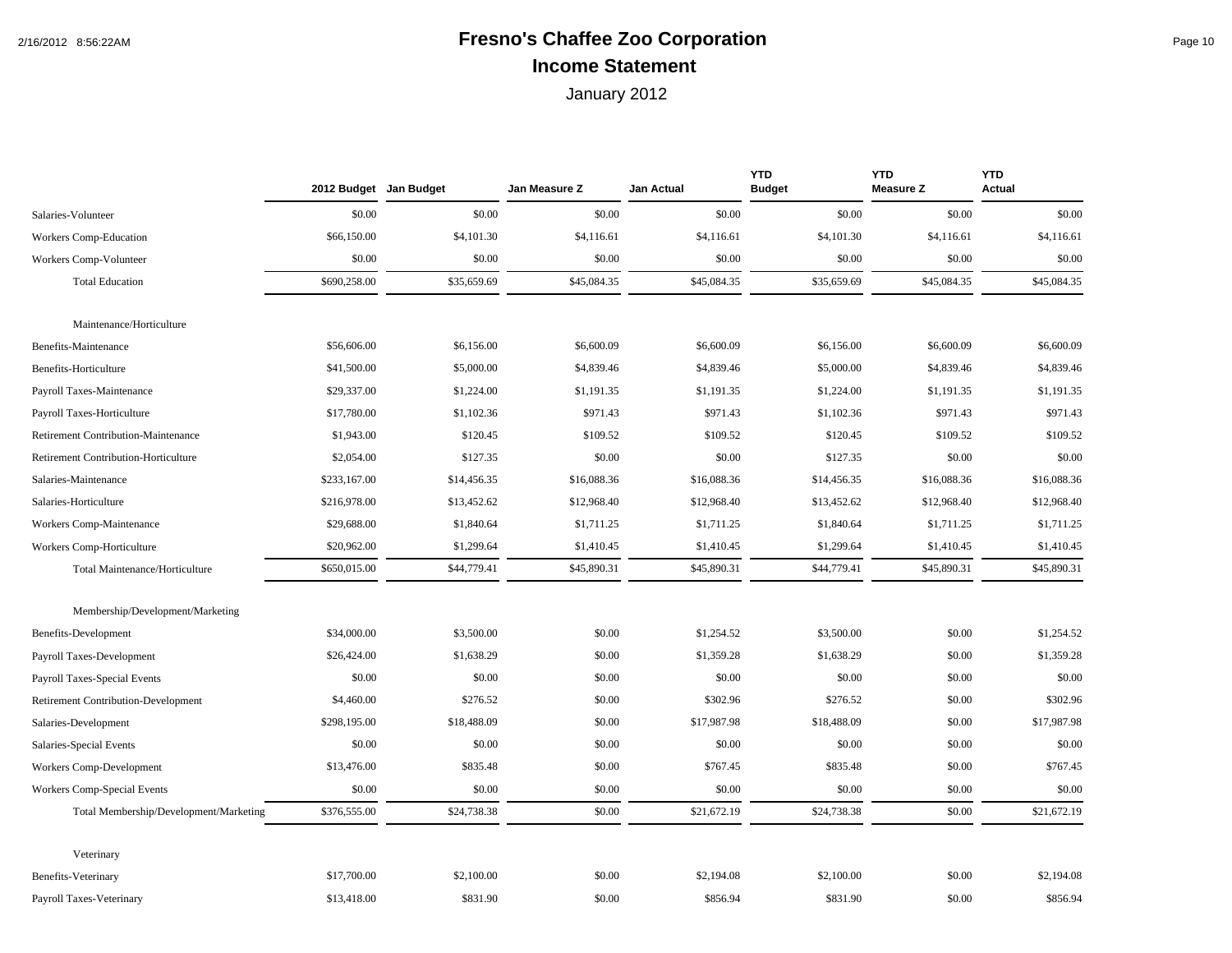## 2/16/2012 8:56:22AM **Fresno's Chaffee Zoo Corporation** Page 11 **Income Statement**

|                                                 |                | 2012 Budget Jan Budget | Jan Measure Z | Jan Actual   | <b>YTD</b><br><b>Budget</b> | <b>YTD</b><br><b>Measure Z</b> | <b>YTD</b><br><b>Actual</b> |
|-------------------------------------------------|----------------|------------------------|---------------|--------------|-----------------------------|--------------------------------|-----------------------------|
| <b>Retirement Contribution-Veterinary</b>       | \$5,554.00     | \$344.35               | \$0.00        | \$435.91     | \$344.35                    | \$0.00                         | \$435.91                    |
| Salaries-Veterinary                             | \$151,180.00   | \$9,373.16             | \$0.00        | \$11,201.82  | \$9,373.16                  | \$0.00                         | \$11,201.82                 |
| Workers Comp-Veterinary                         | \$18,866.00    | \$1,169.66             | \$0.00        | \$1,253.27   | \$1,169.66                  | \$0.00                         | \$1,253.27                  |
| <b>Total Veterinary</b>                         | \$206,718.00   | \$13,819.07            | \$0.00        | \$15,942.02  | \$13,819.07                 | \$0.00                         | \$15,942.02                 |
| <b>Visitor Services</b>                         |                |                        |               |              |                             |                                |                             |
| <b>Benefits-Security</b>                        | \$20,680.00    | \$2,375.00             | \$2,404.49    | \$2,404.49   | \$2,375.00                  | \$2,404.49                     | \$2,404.49                  |
| <b>Benefits-Visitor Services</b>                | \$16,710.00    | \$1,800.00             | \$1,863.71    | \$1,863.71   | \$1,800.00                  | \$1,863.71                     | \$1,863.71                  |
| Payroll Taxes-Security                          | \$17,304.00    | \$1,072.85             | \$1,022.46    | \$1,022.46   | \$1,072.85                  | \$1,022.46                     | \$1,022.46                  |
| <b>Payroll Taxes-Visitor Services</b>           | \$20,685.00    | \$700.00               | \$916.73      | \$916.73     | \$700.00                    | \$916.73                       | \$916.73                    |
| <b>Retirement Contribution-Security</b>         | \$2,345.00     | \$145.39               | \$161.04      | \$161.04     | \$145.39                    | \$161.04                       | \$161.04                    |
| <b>Retirement Contribution-Visitor Services</b> | \$2,972.00     | \$184.26               | \$271.46      | \$271.46     | \$184.26                    | \$271.46                       | \$271.46                    |
| Salaries-Security                               | \$174,888.00   | \$10,843.04            | \$13,475.70   | \$13,475.70  | \$10,843.04                 | \$13,475.70                    | \$13,475.70                 |
| Salaries-Visitor Services                       | \$215,307.00   | \$9,000.00             | \$12,118.64   | \$12,118.64  | \$9,000.00                  | \$12,118.64                    | \$12,118.64                 |
| <b>Workers Comp-Security</b>                    | \$20,213.00    | \$1,253.19             | \$1,488.38    | \$1,488.38   | \$1,253.19                  | \$1,488.38                     | \$1,488.38                  |
| <b>Workers Comp-Visitor Services</b>            | \$21,860.00    | \$1,355.32             | \$1,340.45    | \$1,340.45   | \$1,355.32                  | \$1,340.45                     | \$1,340.45                  |
| Total                                           | \$512,964.00   | \$28,729.05            | \$35,063.06   | \$35,063.06  | \$28,729.05                 | \$35,063.06                    | \$35,063.06                 |
| <b>Total Personnel Expenses</b>                 | \$4,646,800.00 | \$287,782.85           | \$231,179.72  | \$307,909.39 | \$287,782.85                | \$231,179.72                   | \$307,909.39                |
| <b>Other Expenses</b>                           |                |                        |               |              |                             |                                |                             |
| Advertising                                     |                |                        |               |              |                             |                                |                             |
| Advertising                                     | \$0.00         | \$0.00                 | \$0.00        | \$0.00       | \$0.00                      | \$0.00                         | \$0.00                      |
| Advertising-Marketing                           | \$288,250.00   | \$24,020.83            | \$0.00        | \$1,475.91   | \$24,020.83                 | \$0.00                         | \$1,475.91                  |
| Advertising-Development                         | \$0.00         | \$0.00                 | \$0.00        | \$0.00       | \$0.00                      | \$0.00                         | \$0.00                      |
| <b>Advertising-Special Events</b>               | \$6,500.00     | \$83.33                | \$0.00        | \$0.00       | \$83.33                     | \$0.00                         | \$0.00                      |
| Advertising-Education                           | \$2,000.00     | \$500.00               | \$0.00        | \$0.00       | \$500.00                    | \$0.00                         | \$0.00                      |
| <b>Advertising-Visitor Services</b>             | \$0.00         | \$0.00                 | \$0.00        | \$0.00       | \$0.00                      | \$0.00                         | \$0.00                      |
| Advertising-Administration                      | \$0.00         | \$0.00                 | \$0.00        | \$0.00       | \$0.00                      | \$0.00                         | \$0.00                      |
| Advertising-Information Technology              | \$0.00         | \$0.00                 | \$0.00        | \$0.00       | \$0.00                      | \$0.00                         | \$0.00                      |
| <b>Total Advertising</b>                        | \$296,750.00   | \$24,604.16            | \$0.00        | \$1,475.91   | \$24,604.16                 | \$0.00                         | \$1,475.91                  |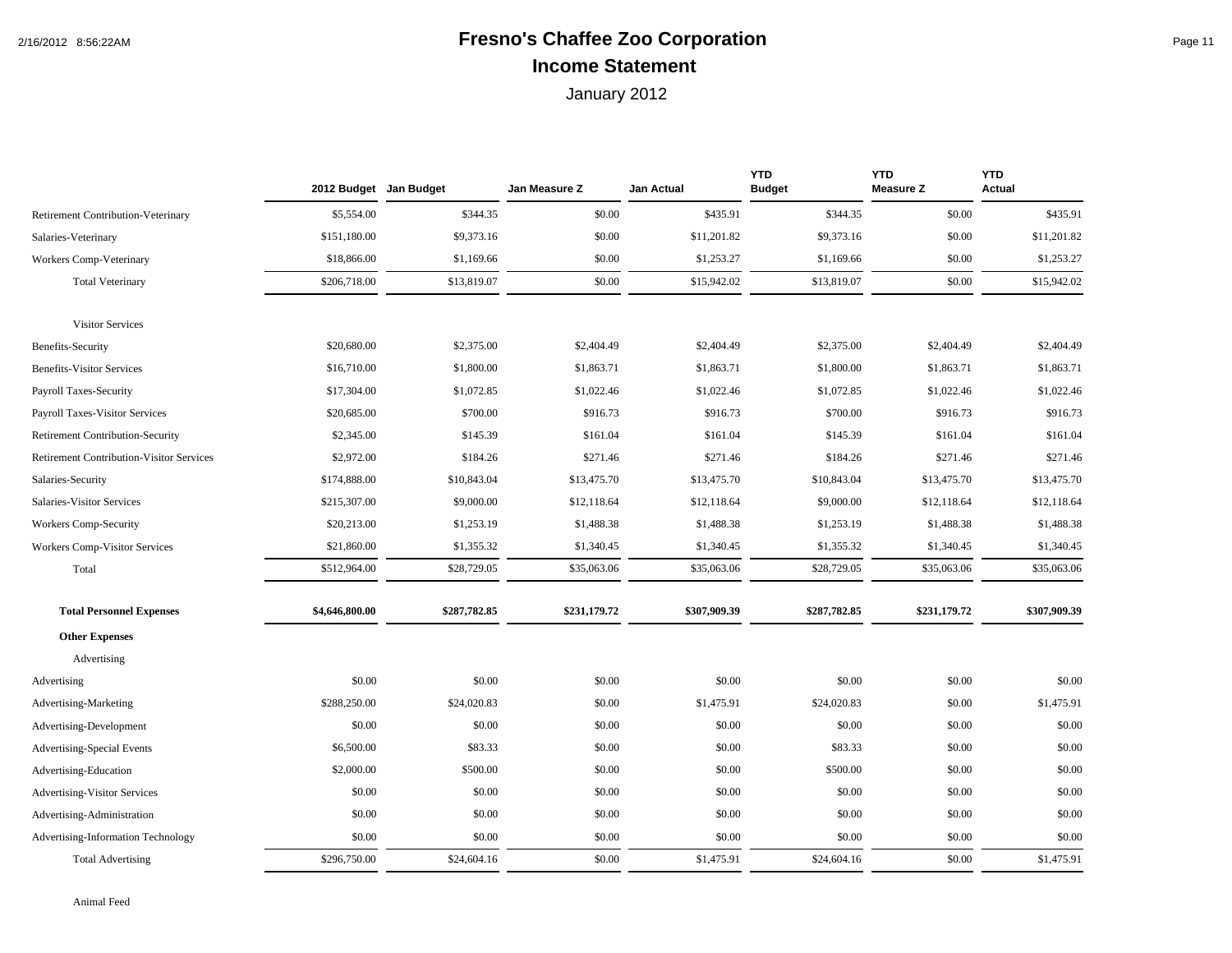## 2/16/2012 8:56:22AM **Fresno's Chaffee Zoo Corporation** Page 21 **Income Statement**

|                                         | 2012 Budget Jan Budget |            | Jan Measure Z | Jan Actual | <b>YTD</b><br><b>Budget</b> | <b>YTD</b><br><b>Measure Z</b> | <b>YTD</b><br><b>Actual</b> |
|-----------------------------------------|------------------------|------------|---------------|------------|-----------------------------|--------------------------------|-----------------------------|
| Credit Card Fees-Membership             | \$10,000.00            | \$833.33   | \$0.00        | \$1,212.56 | \$833.33                    | \$0.00                         | \$1,212.56                  |
| Credit Card Fees-Development            | \$0.00                 | \$0.00     | \$0.00        | \$0.00     | \$0.00                      | \$0.00                         | \$0.00                      |
| Credit Card Fees-Special Events         | \$3,000.00             | \$250.00   | \$0.00        | \$84.99    | \$250.00                    | \$0.00                         | \$84.99                     |
| Credit Card Fees-Education              | \$3,000.00             | \$250.00   | \$0.00        | \$80.75    | \$250.00                    | \$0.00                         | \$80.75                     |
| Credit Card Fees-Veterinary             | \$0.00                 | \$0.00     | \$0.00        | \$0.00     | \$0.00                      | \$0.00                         | \$0.00                      |
| Credit Card Fees-Visitor Services       | \$22,500.00            | \$950.00   | \$0.00        | \$1,552.21 | \$950.00                    | \$0.00                         | \$1,552.21                  |
| Credit Card Fees-Administration         | \$250.00               | \$20.83    | \$0.00        | \$0.00     | \$20.83                     | \$0.00                         | \$0.00                      |
| <b>Interest Expense</b>                 | \$0.00                 | \$0.00     | \$0.00        | \$0.00     | \$0.00                      | \$0.00                         | \$0.00                      |
| <b>Bank Charges</b>                     | \$0.00                 | \$0.00     | \$0.00        | \$0.00     | \$0.00                      | \$0.00                         | \$0.00                      |
| Total Service/Bank/Credit Card Fees     | \$85,040.00            | \$4,128.32 | \$20.00       | \$4,007.48 | \$4,128.32                  | \$20.00                        | \$4,007.48                  |
| Signage                                 |                        |            |               |            |                             |                                |                             |
| Signage                                 | \$2,000.00             | \$0.00     | \$0.00        | \$64.79    | \$0.00                      | \$0.00                         | \$64.79                     |
| Signage-Maintenance                     | \$0.00                 | \$0.00     | \$0.00        | \$0.00     | \$0.00                      | \$0.00                         | \$0.00                      |
| Signage-Horticulture                    | \$1,000.00             | \$83.33    | \$0.00        | \$0.00     | \$83.33                     | \$0.00                         | \$0.00                      |
| Signage-Education                       | \$12,000.00            | \$1,000.00 | \$0.00        | \$0.00     | \$1,000.00                  | \$0.00                         | \$0.00                      |
| Signage-Security                        | \$0.00                 | \$0.00     | \$0.00        | \$0.00     | \$0.00                      | \$0.00                         | \$0.00                      |
| Signage-Administration                  | \$0.00                 | \$0.00     | \$0.00        | \$0.00     | \$0.00                      | \$0.00                         | \$0.00                      |
| Signage-Human Resources                 | \$0.00                 | \$0.00     | \$0.00        | \$0.00     | \$0.00                      | \$0.00                         | \$0.00                      |
| <b>Total Signage</b>                    | \$15,000.00            | \$1,083.33 | \$0.00        | \$64.79    | \$1,083.33                  | \$0.00                         | \$64.79                     |
| <b>Specialized Services</b>             |                        |            |               |            |                             |                                |                             |
| <b>Consultant Fees</b>                  | \$7,500.00             | \$625.00   | \$0.00        | \$4,071.65 | \$625.00                    | \$0.00                         | \$4,071.65                  |
| <b>Consultant Fees-Maintenance</b>      | \$3,000.00             | \$250.00   | \$0.00        | \$0.00     | \$250.00                    | \$0.00                         | \$0.00                      |
| <b>Consultant Fees-Animal</b>           | \$12,000.00            | \$0.00     | \$0.00        | \$0.00     | \$0.00                      | \$0.00                         | \$0.00                      |
| <b>Consultant Fees-Special Events</b>   | \$200.00               | \$0.00     | \$0.00        | \$0.00     | \$0.00                      | \$0.00                         | \$0.00                      |
| <b>Consultant Fees-Education</b>        | \$0.00                 | \$0.00     | \$0.00        | \$0.00     | \$0.00                      | \$0.00                         | \$0.00                      |
| <b>Consultant Fees-Veterinary</b>       | \$10,000.00            | \$833.33   | \$0.00        | \$0.00     | \$833.33                    | \$0.00                         | \$0.00                      |
| <b>Consultant Fees-Visitor Services</b> | \$0.00                 | \$0.00     | \$0.00        | \$0.00     | \$0.00                      | \$0.00                         | \$0.00                      |
| <b>Consultant Fees-Administration</b>   | \$0.00                 | \$0.00     | \$0.00        | \$0.00     | \$0.00                      | \$0.00                         | \$0.00                      |
| <b>Consultant Fees-Capital</b>          | \$0.00                 | \$0.00     | \$0.00        | \$0.00     | \$0.00                      | \$0.00                         | \$0.00                      |
| <b>Contracted Services</b>              | \$0.00                 | \$0.00     | \$0.00        | \$0.00     | \$0.00                      | \$0.00                         | \$0.00                      |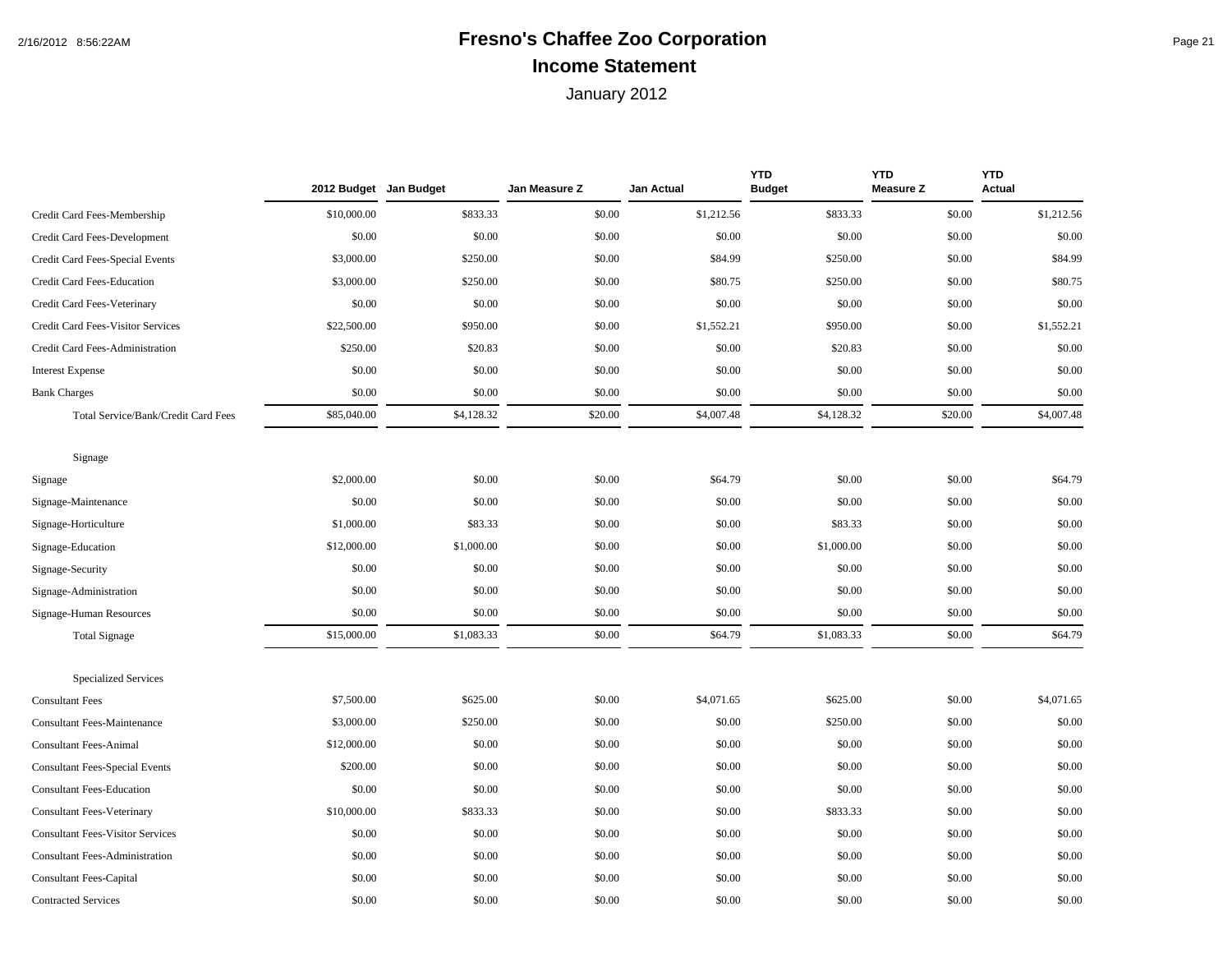## 2/16/2012 8:56:22AM **Fresno's Chaffee Zoo Corporation** Page 29 **Income Statement**

|                                          | 2012 Budget Jan Budget |              | Jan Measure Z | Jan Actual   | <b>YTD</b><br><b>Budget</b> | <b>YTD</b><br><b>Measure Z</b> | <b>YTD</b><br><b>Actual</b> |
|------------------------------------------|------------------------|--------------|---------------|--------------|-----------------------------|--------------------------------|-----------------------------|
| Public-Employee Relations-Education      | \$0.00                 | \$0.00       | \$0.00        | \$0.00       | \$0.00                      | \$0.00                         | \$0.00                      |
| Public-Employee Relations-Security       | \$0.00                 | \$0.00       | \$0.00        | \$0.00       | \$0.00                      | \$0.00                         | \$0.00                      |
| Public-Employee Relations-Administration | \$0.00                 | \$0.00       | \$0.00        | \$0.00       | \$0.00                      | \$0.00                         | \$0.00                      |
| <b>Returned Checks From Patrons</b>      | \$0.00                 | \$0.00       | \$0.00        | \$0.00       | \$0.00                      | \$0.00                         | \$0.00                      |
| Returned Checks From Patrons-Membership  | \$0.00                 | \$0.00       | \$0.00        | \$0.00       | \$0.00                      | \$0.00                         | \$0.00                      |
| Returned Checks From Patrons-Special Eve | \$0.00                 | \$0.00       | \$0.00        | \$0.00       | \$0.00                      | \$0.00                         | \$0.00                      |
| <b>Staff Recruitment Expense</b>         | \$0.00                 | \$0.00       | \$0.00        | \$0.00       | \$0.00                      | \$0.00                         | \$0.00                      |
| Staff Recruitment Expense-Horticulture   | \$500.00               | \$41.66      | \$0.00        | \$0.00       | \$41.66                     | \$0.00                         | \$0.00                      |
| Staff Recruitment Expense-Veterinary     | \$0.00                 | \$0.00       | \$0.00        | \$0.00       | \$0.00                      | \$0.00                         | \$0.00                      |
| Staff Recruitment Expense-Administration | \$0.00                 | \$0.00       | \$0.00        | \$0.00       | \$0.00                      | \$0.00                         | \$0.00                      |
| Recruiting                               | \$2,000.00             | \$166.66     | \$0.00        | \$900.00     | \$166.66                    | \$0.00                         | \$900.00                    |
| Recruiting-Animal                        | \$250.00               | \$20.83      | \$0.00        | \$0.00       | \$20.83                     | \$0.00                         | \$0.00                      |
| Recruiting-Administration                | \$0.00                 | \$0.00       | \$0.00        | \$0.00       | \$0.00                      | \$0.00                         | \$0.00                      |
| Vehicle                                  | \$0.00                 | \$0.00       | \$0.00        | \$0.00       | \$0.00                      | \$0.00                         | \$0.00                      |
| Retail (inventory related)               |                        |              |               |              |                             |                                |                             |
| Cash Over and Short                      | \$0.00                 | \$0.00       | \$0.00        | \$0.00       | \$0.00                      | \$0.00                         | \$0.00                      |
| Cost of Merchandise Sold                 | \$0.00                 | \$0.00       | \$0.00        | \$0.00       | \$0.00                      | \$0.00                         | \$0.00                      |
| Discounts and Adjustments                | \$0.00                 | \$0.00       | \$0.00        | \$0.00       | \$0.00                      | \$0.00                         | \$0.00                      |
| Inventory Change-Gift Shop               | \$0.00                 | \$0.00       | \$0.00        | \$0.00       | \$0.00                      | \$0.00                         | \$0.00                      |
| Loss on Disposal of Asset                | \$0.00                 | \$0.00       | \$0.00        | \$0.00       | \$0.00                      | \$0.00                         | \$0.00                      |
| Purchases-Merchandise                    | \$0.00                 | \$0.00       | \$0.00        | \$0.00       | \$0.00                      | \$0.00                         | \$0.00                      |
| Total Retail (inventory related)         | \$0.00                 | \$0.00       | \$0.00        | \$0.00       | \$0.00                      | \$0.00                         | \$0.00                      |
| <b>Total Other</b>                       | \$84,150.00            | \$5,699.92   | \$0.00        | \$3,428.41   | \$5,699.92                  | \$0.00                         | \$3,428.41                  |
| <b>Total Other Expenses</b>              | \$3,199,032.00         | \$254,300.72 | \$20.00       | \$107,538.79 | \$254,300.72                | \$20.00                        | \$107,538.79                |
| <b>TOTAL OPERATING EXPENSES</b>          | \$7,845,832.00         | \$542,083.57 | \$231,199.72  | \$415,448.18 | \$542,083.57                | \$231,199.72                   | \$415,448.18                |
| <b>EIR</b> and Capital Expansion         |                        |              |               |              |                             |                                |                             |
| <b>Capital Expenses</b>                  |                        |              |               |              |                             |                                |                             |
| <b>Consultant Fees</b>                   | \$0.00                 | \$0.00       | \$0.00        | \$0.00       | \$0.00                      | \$0.00                         | \$0.00                      |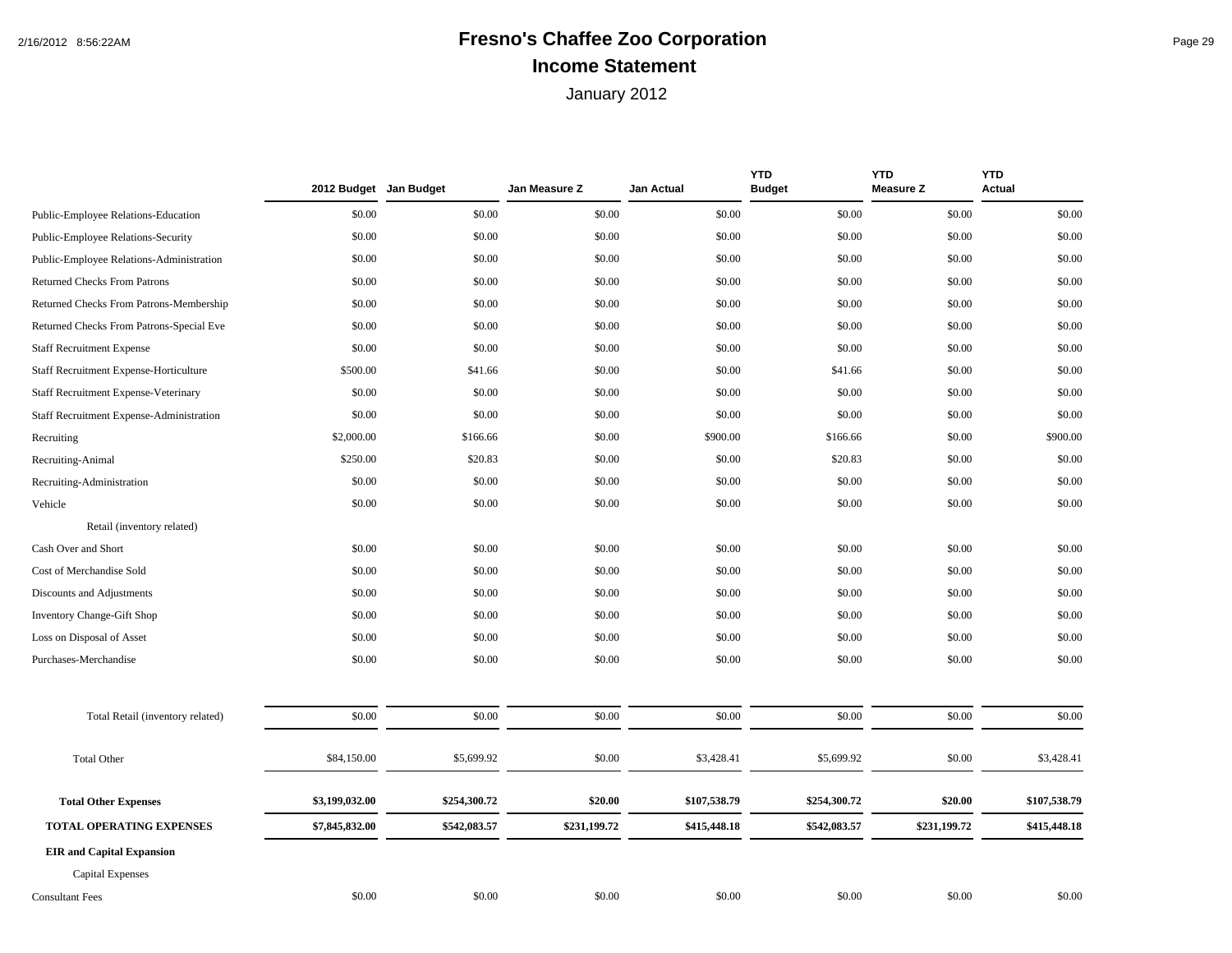## 2/16/2012 8:56:22AM **Fresno's Chaffee Zoo Corporation** Page 20 **Income Statement**

|                                             | 2012 Budget Jan Budget |             | Jan Measure Z | <b>Jan Actual</b> | <b>YTD</b><br><b>Budget</b> | <b>YTD</b><br><b>Measure Z</b> | <b>YTD</b><br><b>Actual</b> |
|---------------------------------------------|------------------------|-------------|---------------|-------------------|-----------------------------|--------------------------------|-----------------------------|
| Building Supplies-Materials-Horticulture    | \$2,500.00             | \$208.33    | \$0.00        | \$0.00            | \$208.33                    | \$0.00                         | \$0.00                      |
| <b>Building Supplies-Materials-Animal</b>   | \$6,000.00             | \$500.00    | \$0.00        | \$0.00            | \$500.00                    | \$0.00                         | \$0.00                      |
| <b>Exhibit Renovations-Animal</b>           | \$25,000.00            | \$2,083.33  | \$0.00        | \$0.00            | \$2,083.33                  | \$0.00                         | \$0.00                      |
| Irrigation Maintenance and Repair-Horticult | \$6,000.00             | \$500.00    | \$0.00        | \$480.42          | \$500.00                    | \$0.00                         | \$480.42                    |
| Permits                                     | \$0.00                 | \$0.00      | \$0.00        | \$0.00            | \$0.00                      | \$0.00                         | \$0.00                      |
| Permits-Maintenance                         | \$2,000.00             | \$166.66    | \$0.00        | \$0.00            | \$166.66                    | \$0.00                         | \$0.00                      |
| Permits-Animal                              | \$1,350.00             | \$112.50    | \$0.00        | \$0.00            | \$112.50                    | \$0.00                         | \$0.00                      |
| Permits-Administration                      | \$0.00                 | \$0.00      | \$0.00        | \$0.00            | \$0.00                      | \$0.00                         | \$0.00                      |
| Repairs and Replacements                    | \$0.00                 | \$0.00      | \$0.00        | \$0.00            | \$0.00                      | \$0.00                         | \$0.00                      |
| Repairs and Replacements-Maintenance        | \$133,000.00           | \$11,083.33 | \$0.00        | \$432.21          | \$11,083.33                 | \$0.00                         | \$432.21                    |
| Repairs and Replacements-Horticulture       | \$1,500.00             | \$125.00    | \$0.00        | \$0.00            | \$125.00                    | \$0.00                         | \$0.00                      |
| Repairs and Replacements-Animal             | \$15,000.00            | \$1,250.00  | \$0.00        | \$323.93          | \$1,250.00                  | \$0.00                         | \$323.93                    |
| Repairs and Replacements-Special Events     | \$0.00                 | \$0.00      | \$0.00        | \$0.00            | \$0.00                      | \$0.00                         | \$0.00                      |
| Repairs and Replacements-Education          | \$500.00               | \$41.66     | \$0.00        | \$50.00           | \$41.66                     | \$0.00                         | \$50.00                     |
| Repairs and Replacements-Veterinary         | \$500.00               | \$41.66     | \$0.00        | \$0.00            | \$41.66                     | \$0.00                         | \$0.00                      |
| Repairs and Replacements-Security           | \$2,000.00             | \$166.66    | \$0.00        | \$0.00            | \$166.66                    | \$0.00                         | \$0.00                      |
| Repairs and Replacements-Visitor Services   | \$400.00               | \$33.33     | \$0.00        | \$0.00            | \$33.33                     | \$0.00                         | \$0.00                      |
| Repairs and Replacements-Administration     | \$0.00                 | \$0.00      | \$0.00        | \$0.00            | \$0.00                      | \$0.00                         | \$0.00                      |
| <b>Structural Repairs</b>                   | \$0.00                 | \$0.00      | \$0.00        | \$0.00            | \$0.00                      | \$0.00                         | \$0.00                      |
| Structural Repairs-Education                | \$0.00                 | \$0.00      | \$0.00        | \$0.00            | \$0.00                      | \$0.00                         | \$0.00                      |
| <b>Total Repairs and Replacements</b>       | \$205,750.00           | \$17,145.79 | \$0.00        | \$1,286.56        | \$17,145.79                 | \$0.00                         | \$1,286.56                  |
| Service/Bank/Credit Card Fees               |                        |             |               |                   |                             |                                |                             |
| Bank Fees-Measure Z                         | \$0.00                 | \$0.00      | \$0.00        | \$0.00            | \$0.00                      | \$0.00                         | \$0.00                      |
| Bank Fees-Measure Z-Administration          | \$240.00               | \$20.00     | \$20.00       | \$20.00           | \$20.00                     | \$20.00                        | \$20.00                     |
| <b>Bank Charges</b>                         | \$0.00                 | \$0.00      | \$0.00        | \$0.00            | \$0.00                      | \$0.00                         | \$0.00                      |
| <b>Bank Charges-Membership</b>              | \$0.00                 | \$0.00      | \$0.00        | \$0.00            | \$0.00                      | \$0.00                         | \$0.00                      |
| <b>Bank Charges-Visitor Services</b>        | \$50.00                | \$4.16      | \$0.00        | \$0.00            | \$4.16                      | \$0.00                         | \$0.00                      |
| <b>Bank Charges-Administration</b>          | \$46,000.00            | \$1,800.00  | \$0.00        | \$1,056.97        | \$1,800.00                  | \$0.00                         | \$1,056.97                  |
| <b>Credit Card Fees</b>                     | \$0.00                 | \$0.00      | \$0.00        | \$0.00            | \$0.00                      | \$0.00                         | \$0.00                      |
| Credit Card Fees-Maintenance                | \$0.00                 | \$0.00      | \$0.00        | \$0.00            | \$0.00                      | \$0.00                         | \$0.00                      |
| Credit Card Fees-Animal                     | \$0.00                 | \$0.00      | \$0.00        | \$0.00            | \$0.00                      | \$0.00                         | \$0.00                      |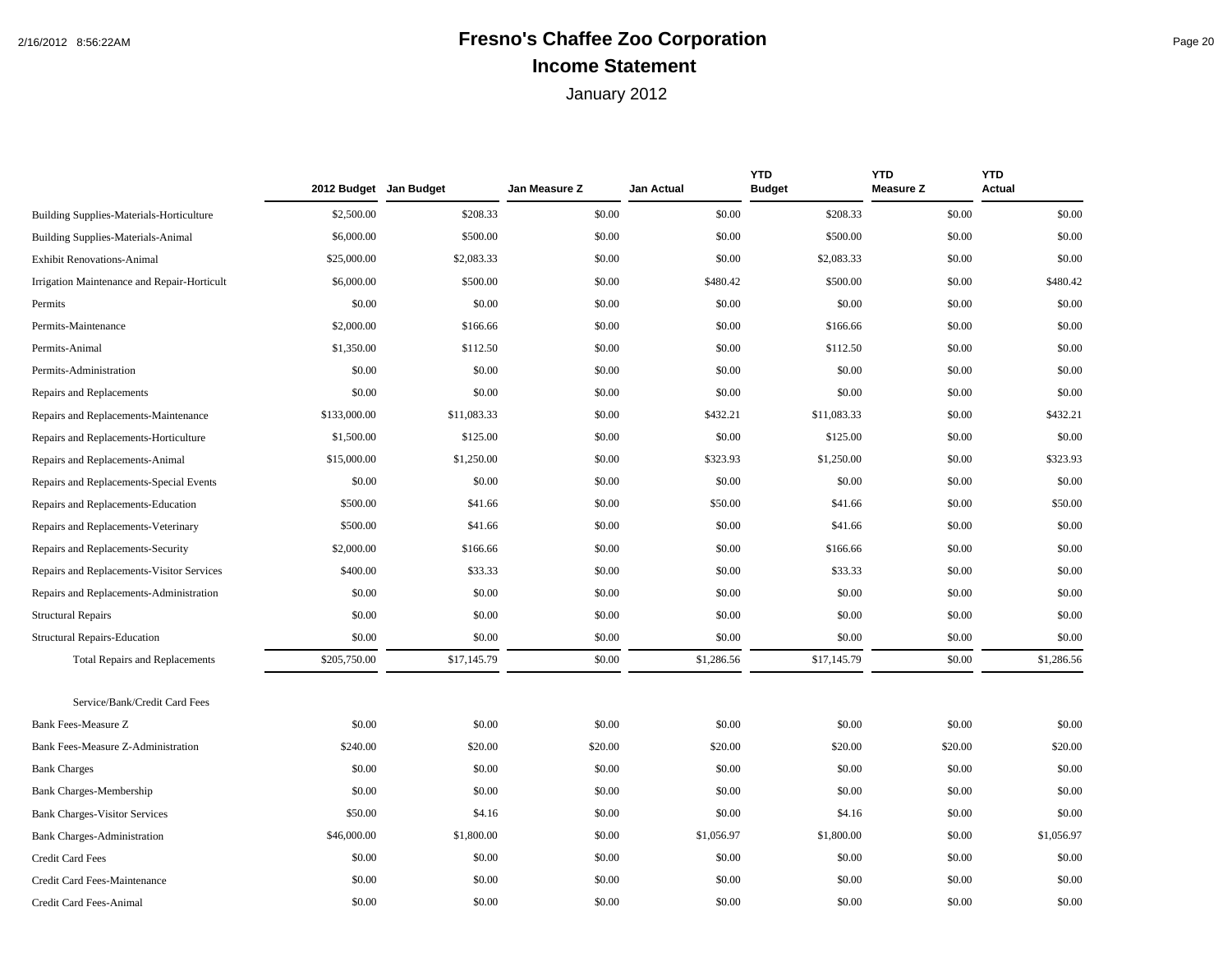## 2/16/2012 8:56:22AM **Fresno's Chaffee Zoo Corporation** Page 30 **Income Statement**

|                                         | 2012 Budget Jan Budget |                  | Jan Measure Z       | Jan Actual      | <b>YTD</b><br><b>Budget</b> | <b>YTD</b><br><b>Measure Z</b> | <b>YTD</b><br>Actual |
|-----------------------------------------|------------------------|------------------|---------------------|-----------------|-----------------------------|--------------------------------|----------------------|
| <b>Consultant Fees-Maintenance</b>      | \$0.00                 | \$0.00           | \$0.00              | \$0.00          | \$0.00                      | \$0.00                         | \$0.00               |
| <b>Consultant Fees-Animal</b>           | \$0.00                 | \$0.00           | \$0.00              | \$0.00          | \$0.00                      | \$0.00                         | \$0.00               |
| <b>Consultant Fees-Special Events</b>   | \$0.00                 | \$0.00           | \$0.00              | \$0.00          | \$0.00                      | \$0.00                         | \$0.00               |
| <b>Consultant Fees-Education</b>        | \$0.00                 | \$0.00           | \$0.00              | \$0.00          | \$0.00                      | \$0.00                         | \$0.00               |
| <b>Consultant Fees-Veterinary</b>       | \$0.00                 | \$0.00           | \$0.00              | \$0.00          | \$0.00                      | \$0.00                         | \$0.00               |
| <b>Consultant Fees-Visitor Services</b> | \$0.00                 | \$0.00           | \$0.00              | \$0.00          | \$0.00                      | \$0.00                         | \$0.00               |
| <b>Consultant Fees-Administration</b>   | \$0.00                 | \$0.00           | \$0.00              | \$0.00          | \$0.00                      | \$0.00                         | \$0.00               |
| <b>Consultant Fees-Capital</b>          | \$0.00                 | \$0.00           | \$0.00              | \$0.00          | \$0.00                      | \$0.00                         | \$0.00               |
| Planning                                | \$0.00                 | \$0.00           | \$0.00              | \$0.00          | \$0.00                      | \$0.00                         | \$0.00               |
| City Reimbursement                      | \$0.00                 | \$0.00           | \$0.00              | \$0.00          | \$0.00                      | \$0.00                         | \$0.00               |
| Legal and Audit                         | \$0.00                 | \$0.00           | \$0.00              | \$0.00          | \$0.00                      | \$0.00                         | \$0.00               |
| Misc. Specialized Services              | \$0.00                 | \$0.00           | \$0.00              | \$0.00          | \$0.00                      | \$0.00                         | \$0.00               |
| Misc capital expenses                   | \$0.00                 | \$0.00           | \$0.00              | \$0.00          | \$0.00                      | \$0.00                         | \$0.00               |
| $EIR$ (non $MZ$ )                       | \$0.00                 | \$0.00           | \$0.00              | \$100.69        | \$0.00                      | \$0.00                         | \$100.69             |
| $EIR$ (non $MZ$ )                       | \$125,000.00           | \$10,416.66      | \$0.00              | \$0.00          | \$10,416.66                 | \$0.00                         | \$0.00               |
| Projects-Maintenance                    | \$0.00                 | \$0.00           | \$0.00              | \$0.00          | \$0.00                      | \$0.00                         | \$0.00               |
| Projects-Horticulture                   | \$0.00                 | \$0.00           | \$0.00              | \$0.00          | \$0.00                      | \$0.00                         | \$0.00               |
| Projects-Animal                         | \$0.00                 | \$0.00           | \$0.00              | \$0.00          | \$0.00                      | \$0.00                         | \$0.00               |
| Legal and Audit-Capital                 | \$25,000.00            | \$2,083.33       | \$0.00              | \$0.00          | \$2,083.33                  | \$0.00                         | \$0.00               |
| <b>Total Capital Expenses</b>           | \$150,000.00           | \$12,499.99      | \$0.00              | \$100.69        | \$12,499.99                 | \$0.00                         | \$100.69             |
| <b>Total EIR and Capital Expansion</b>  | \$150,000.00           | \$12,499.99      | \$0.00              | \$100.69        | \$12,499.99                 | \$0.00                         | \$100.69             |
| <b>TOTAL EXPENSES</b>                   | \$7,995,832.00         | \$554,583.56     | \$231,199.72        | \$415,548.87    | \$554,583.56                | \$231,199.72                   | \$415,548.87         |
| <b>BEGINNING FUND BALANCE</b>           | \$14,395,935.06        | \$14,395,935.06  | $(\$11,116,515.85)$ | \$14,395,935.06 | \$14,395,935.06             | $(\$11,116,515.85)$            | \$14,395,935.06      |
| <b>NET SURPLUS/(DEFICIT)</b>            | \$485,073.00           | $(\$159,390.65)$ | $(\$231,199.72)$    | \$284,150.58    | $(\$159,390.65)$            | $(\$231,199.72)$               | \$284,150.58         |
| <b>ENDING FUND BALANCE</b>              | \$14,881,008.06        | \$14,236,544.41  | $(\$11,347,715.57)$ | \$14,680,085.64 | \$14,236,544.41             | (\$11,347,715.57)              | \$14,680,085.64      |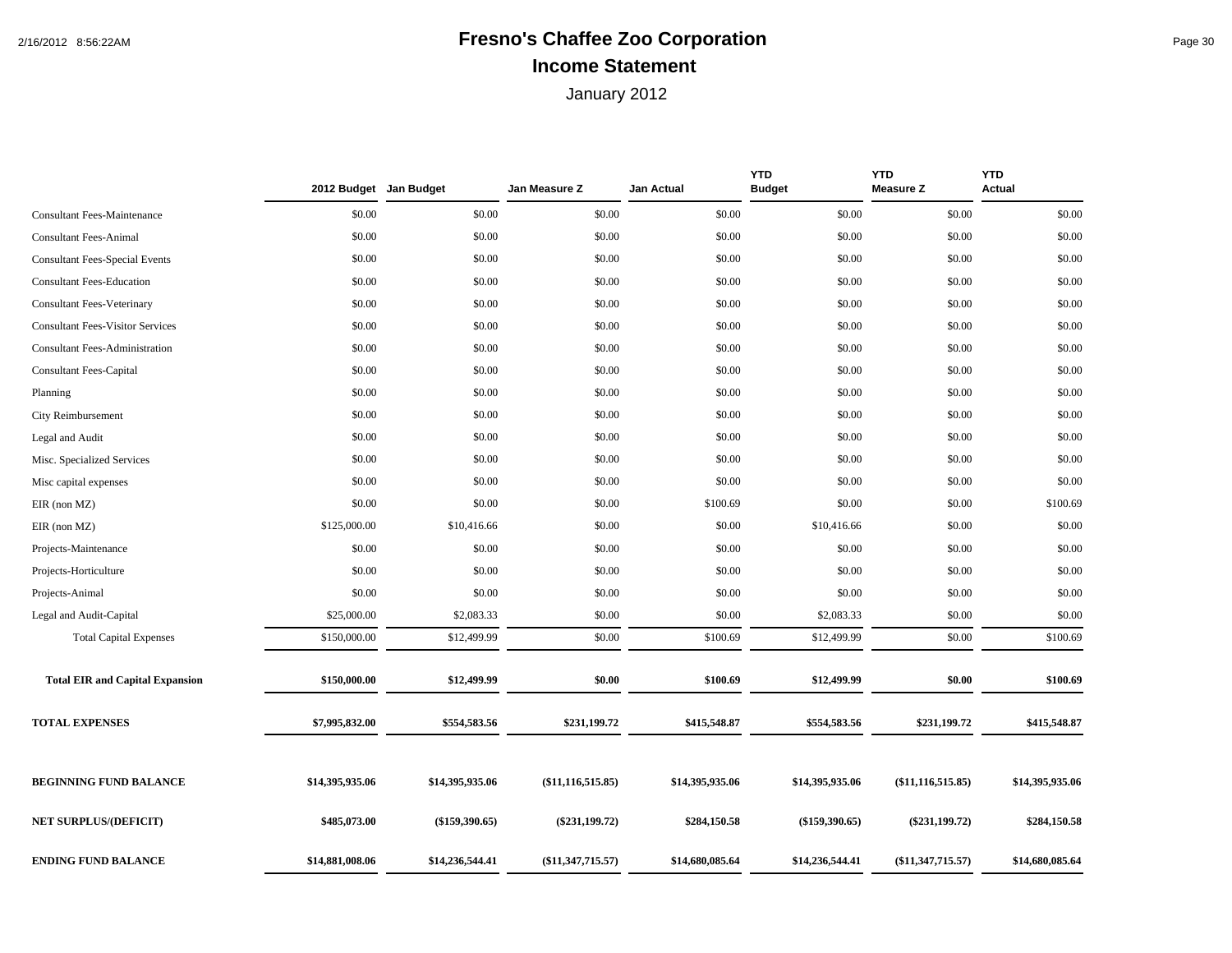#### 2/16/2012 8:57:33AM **Fresno's Chaffee Zoo Corporation** Page 1 **General Ledger Report**

| Date      | Trans.                            | Journal                                        | Reference                                    | <b>Debit Amount</b> | <b>Credit Amount</b> | <b>Balance</b> |
|-----------|-----------------------------------|------------------------------------------------|----------------------------------------------|---------------------|----------------------|----------------|
| 1-5014-13 |                                   |                                                |                                              |                     |                      |                |
| Account:  |                                   | 1-5014-13 (Bank Fees-Measure Z-Administration) |                                              |                     |                      |                |
| 1/1/2012  |                                   |                                                | <b>Account Beginning Balance</b>             |                     |                      | \$0.00         |
| 1/17/2012 | 6778-43                           | Journal Entry                                  | Measure Z Capital Claim 2011-5C Wire Fee     | \$10.00             |                      |                |
| 1/31/2012 | 6778-63                           | Journal Entry                                  | Measure Z Capital Claim 2011-6C Wire Fee     | \$10.00             |                      |                |
|           |                                   |                                                | Account Subtotals                            | \$20.00             | \$0.00               |                |
| 1/31/2012 |                                   |                                                | Account Net Change                           |                     |                      | \$20.00        |
| 1/31/2012 |                                   |                                                | <b>Account Ending Balance</b>                |                     |                      | \$20.00        |
| 1-5080-01 |                                   |                                                |                                              |                     |                      |                |
| Account:  | 1-5080-01 (Benefits-Maintenance)  |                                                |                                              |                     |                      |                |
| 1/1/2012  |                                   |                                                | <b>Account Beginning Balance</b>             |                     |                      | \$0.00         |
| 1/1/2012  | 6692-6                            | Journal Entry                                  | Anthem Blue Cross-Jan Health Ins Premium     | \$5,511.00          |                      |                |
| 1/1/2012  | 6721-6                            | Journal Entry                                  | Principal Financial-Jan Life, LTD, & Dental  | \$473.66            |                      |                |
| 1/1/2012  | 6722-6                            | Journal Entry                                  | VSP-Jan Vision Premium                       | \$106.30            |                      |                |
| 1/1/2012  | 6827-6                            | Cash Disbursement                              | <b>HSA Employer Contribution</b>             | \$2,294.25          |                      |                |
| 1/13/2012 | 6779-18                           | Payroll                                        | Employee Dependent Insurance Payments        |                     | \$257.50             |                |
| 1/13/2012 | 6779-24                           | Payroll                                        | Voluntary Life Insurance Payments            |                     | \$16.06              |                |
| 1/27/2012 | 6818-18                           | Payroll                                        | Employee Dependent Insurance Payments        |                     | \$257.50             |                |
| 1/27/2012 | 6818-24                           | Payroll                                        | Voluntary Life Insurance Payments            |                     | \$16.06              |                |
| 1/27/2012 | 6836-4                            | <b>Cash Receipts</b>                           | D Tankersley Ins Pmt                         |                     | \$1,238.00           |                |
|           |                                   |                                                | <b>Account Subtotals</b>                     | \$8,385.21          | \$1,785.12           |                |
| 1/31/2012 |                                   |                                                | Account Net Change                           |                     |                      | \$6,600.09     |
| 1/31/2012 |                                   |                                                | <b>Account Ending Balance</b>                |                     |                      | \$6,600.09     |
| 1-5080-02 |                                   |                                                |                                              |                     |                      |                |
| Account:  | 1-5080-02 (Benefits-Horticulture) |                                                |                                              |                     |                      |                |
| 1/1/2012  |                                   |                                                | <b>Account Beginning Balance</b>             |                     |                      | \$0.00         |
| 1/1/2012  | 6692-7                            | Journal Entry                                  | Anthem Blue Cross-Jan Health Ins Premium     | \$2,767.00          |                      |                |
| 1/1/2012  | 6721-7                            | Journal Entry                                  | Principal Financial-Jan Life, LTD, & Dental  | \$483.34            |                      |                |
| 1/1/2012  | 6722-7                            | Journal Entry                                  | VSP-Jan Vision Premium                       | \$64.87             |                      |                |
| 1/1/2012  | 6827-7                            | Cash Disbursement                              | <b>HSA Employer Contribution</b>             | \$1,794.25          |                      |                |
| 1/13/2012 | 6779-21                           | Payroll                                        | <b>Employee Dependent Insurance Payments</b> |                     | \$135.00             |                |
| 1/27/2012 | 6818-21                           | Payroll                                        | Employee Dependent Insurance Payments        |                     | \$135.00             |                |
|           |                                   |                                                | <b>Account Subtotals</b>                     | \$5,109.46          | \$270.00             |                |
| 1/31/2012 |                                   |                                                | <b>Account Net Change</b>                    |                     |                      | \$4,839.46     |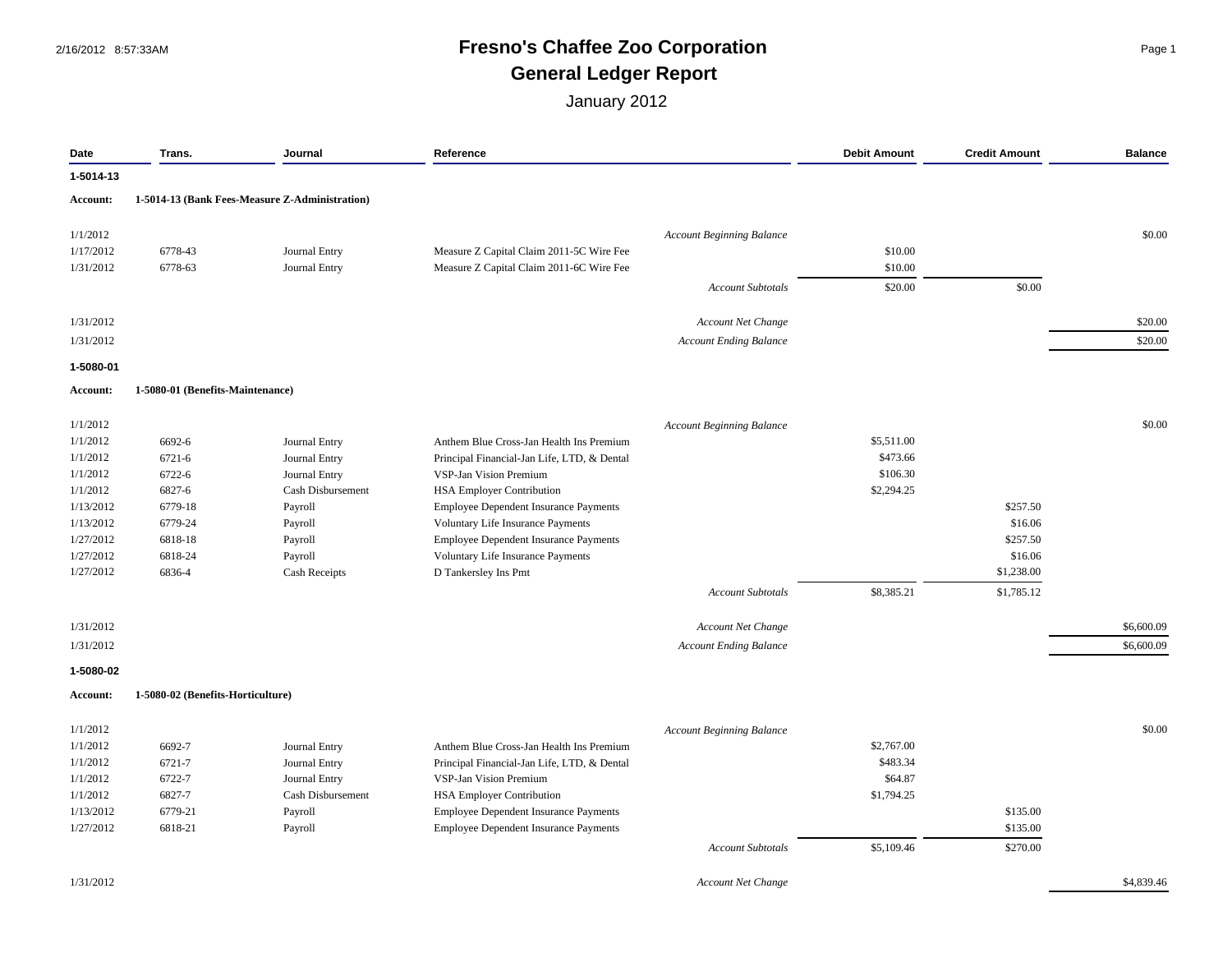#### 2/16/2012 8:57:33AM **Fresno's Chaffee Zoo Corporation** Page 2 **General Ledger Report**

| Date            | Trans.                            | Journal           | Reference                                    |                                  | <b>Debit Amount</b> | <b>Credit Amount</b> | <b>Balance</b> |
|-----------------|-----------------------------------|-------------------|----------------------------------------------|----------------------------------|---------------------|----------------------|----------------|
| Account:        | 1-5080-02 (Benefits-Horticulture) |                   |                                              |                                  |                     |                      |                |
| 1/31/2012       |                                   |                   |                                              | <b>Account Ending Balance</b>    |                     |                      | \$4,839.46     |
| 1-5080-03       |                                   |                   |                                              |                                  |                     |                      |                |
| Account:        | 1-5080-03 (Benefits-Animal)       |                   |                                              |                                  |                     |                      |                |
| 1/1/2012        |                                   |                   |                                              | <b>Account Beginning Balance</b> |                     |                      | \$0.00         |
| 1/1/2012        | 6692-1                            | Journal Entry     | Anthem Blue Cross-Jan Health Ins Premium     |                                  | \$6,800.00          |                      |                |
| 1/1/2012        | $6721 - 1$                        | Journal Entry     | Principal Financial-Jan Life, LTD, & Dental  |                                  | \$1,849.04          |                      |                |
| 1/1/2012        | 6722-1                            | Journal Entry     | VSP-Jan Vision Premium                       |                                  | \$256.42            |                      |                |
| 1/1/2012        | 6827-1                            | Cash Disbursement | <b>HSA Employer Contribution</b>             |                                  | \$5,927.00          |                      |                |
| 1/13/2012       | 6779-17                           | Payroll           | Employee Dependent Insurance Payments        |                                  |                     | \$229.93             |                |
| 1/13/2012       | 6779-23                           | Payroll           | Voluntary Life Insurance Payments            |                                  |                     | \$92.86              |                |
| 1/27/2012       | 6818-17                           | Payroll           | <b>Employee Dependent Insurance Payments</b> |                                  |                     | \$229.92             |                |
| 1/27/2012       | 6818-23                           | Payroll           | Voluntary Life Insurance Payments            |                                  |                     | \$92.85              |                |
| 1/27/2012       | 6836-3                            | Cash Receipts     | A Snider Ins Pmt                             |                                  |                     | \$478.38             |                |
|                 |                                   |                   |                                              | <b>Account Subtotals</b>         | \$14,832.46         | \$1,123.94           |                |
| 1/31/2012       |                                   |                   |                                              | Account Net Change               |                     |                      | \$13,708.52    |
|                 |                                   |                   |                                              |                                  |                     |                      | \$13,708.52    |
| 1/31/2012       |                                   |                   |                                              | <b>Account Ending Balance</b>    |                     |                      |                |
| 1-5080-08       | 1-5080-08 (Benefits-Education)    |                   |                                              |                                  |                     |                      |                |
| <b>Account:</b> |                                   |                   |                                              |                                  |                     |                      |                |
| 1/1/2012        |                                   |                   |                                              | <b>Account Beginning Balance</b> |                     |                      | \$0.00         |
| 1/1/2012        | 6692-3                            | Journal Entry     | Anthem Blue Cross-Jan Health Ins Premium     |                                  | \$3,451.00          |                      |                |
| 1/1/2012        | 6721-3                            | Journal Entry     | Principal Financial-Jan Life, LTD, & Dental  |                                  | \$510.52            |                      |                |
| 1/1/2012        | 6722-3                            | Journal Entry     | VSP-Jan Vision Premium                       |                                  | \$87.96             |                      |                |
| 1/1/2012        | 6827-2                            | Cash Disbursement | <b>HSA Employer Contribution</b>             |                                  | \$2,044.25          |                      |                |
| 1/13/2012       | 6779-16                           | Payroll           | Employee Dependent Insurance Payments        |                                  |                     | \$177.50             |                |
| 1/13/2012       | 6779-22                           | Payroll           | Voluntary Life Insurance Payments            |                                  |                     | \$12.70              |                |
| 1/27/2012       | 6818-16                           | Payroll           | <b>Employee Dependent Insurance Payments</b> |                                  |                     | \$177.50             |                |
| 1/27/2012       | 6818-22                           | Payroll           | Voluntary Life Insurance Payments            |                                  |                     | \$12.69              |                |
|                 |                                   |                   |                                              | <b>Account Subtotals</b>         | \$6,093.73          | \$380.39             |                |
| 1/31/2012       |                                   |                   |                                              | Account Net Change               |                     |                      | \$5,713.34     |
| 1/31/2012       |                                   |                   |                                              | <b>Account Ending Balance</b>    |                     |                      | \$5,713.34     |
| 1-5080-11       |                                   |                   |                                              |                                  |                     |                      |                |
| Account:        | 1-5080-11 (Benefits-Security)     |                   |                                              |                                  |                     |                      |                |
| 1/1/2012        |                                   |                   |                                              | <b>Account Beginning Balance</b> |                     |                      | \$0.00         |
| 1/1/2012        | 6692-9                            | Journal Entry     | Anthem Blue Cross-Jan Health Ins Premium     |                                  | \$1,181.00          |                      |                |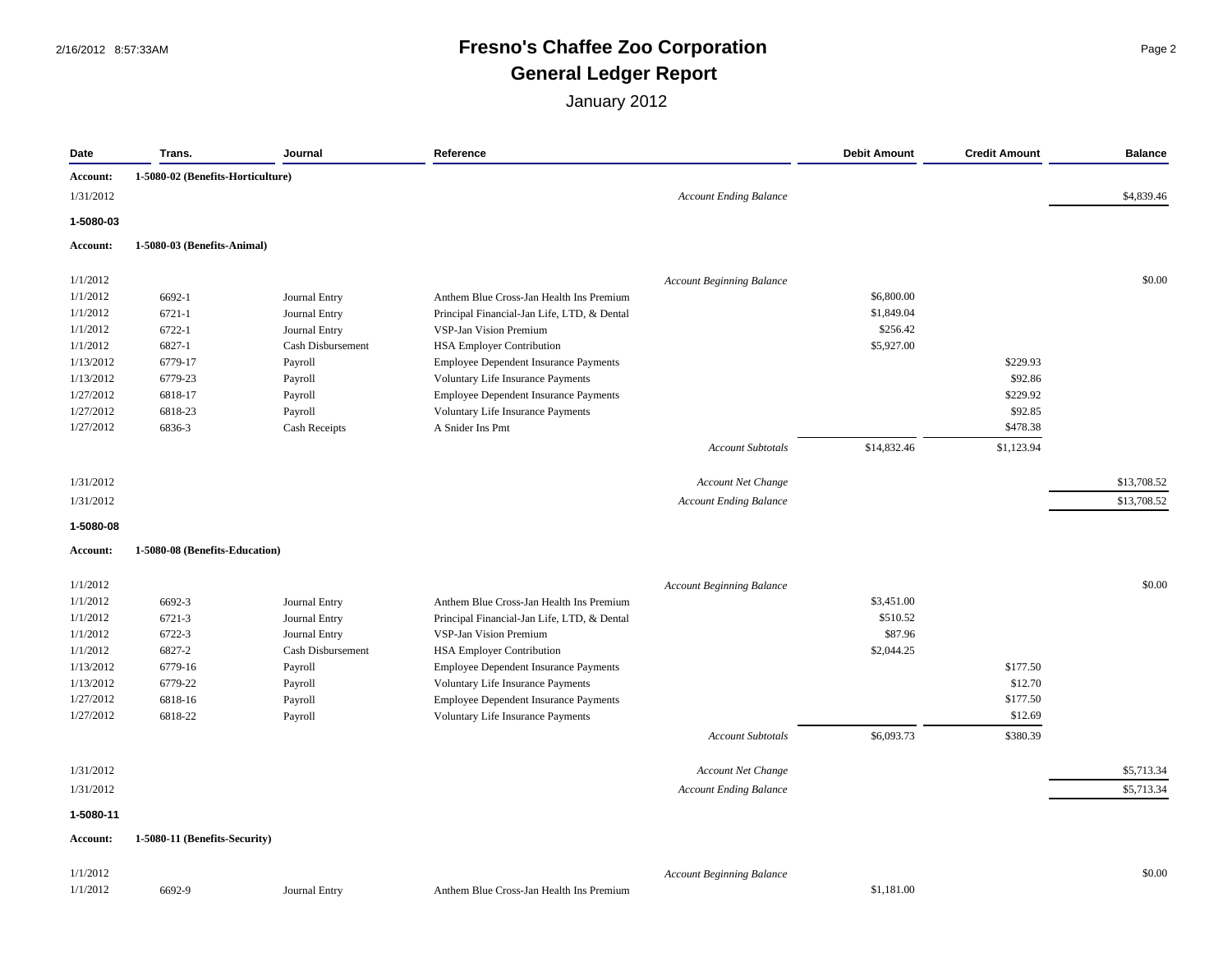### 2/16/2012 8:57:33AM **Fresno's Chaffee Zoo Corporation** Page 3 **General Ledger Report**

| Date      | Trans.                                 | Journal           | Reference                                    |                                  | <b>Debit Amount</b> | <b>Credit Amount</b> | <b>Balance</b> |
|-----------|----------------------------------------|-------------------|----------------------------------------------|----------------------------------|---------------------|----------------------|----------------|
| Account:  | 1-5080-11 (Benefits-Security)          |                   |                                              |                                  |                     |                      |                |
| 1/1/2012  | 6721-9                                 | Journal Entry     | Principal Financial-Jan Life, LTD, & Dental  |                                  | \$271.28            |                      |                |
| 1/1/2012  | 6722-9                                 | Journal Entry     | VSP-Jan Vision Premium                       |                                  | \$35.66             |                      |                |
| 1/1/2012  | 6827-8                                 | Cash Disbursement | <b>HSA Employer Contribution</b>             |                                  | \$1,026.55          |                      |                |
| 1/13/2012 | 6779-20                                | Payroll           | Employee Dependent Insurance Payments        |                                  |                     | \$55.00              |                |
| 1/27/2012 | 6818-20                                | Payroll           | Employee Dependent Insurance Payments        |                                  |                     | \$55.00              |                |
|           |                                        |                   |                                              |                                  |                     |                      |                |
|           |                                        |                   |                                              | <b>Account Subtotals</b>         | \$2,514.49          | \$110.00             |                |
| 1/31/2012 |                                        |                   |                                              | <b>Account Net Change</b>        |                     |                      | \$2,404.49     |
| 1/31/2012 |                                        |                   |                                              | <b>Account Ending Balance</b>    |                     |                      | \$2,404.49     |
| 1-5080-12 |                                        |                   |                                              |                                  |                     |                      |                |
| Account:  | 1-5080-12 (Benefits-Visitor Services)  |                   |                                              |                                  |                     |                      |                |
| 1/1/2012  |                                        |                   |                                              | <b>Account Beginning Balance</b> |                     |                      | \$0.00         |
| 1/1/2012  | 6692-2                                 | Journal Entry     | Anthem Blue Cross-Jan Health Ins Premium     |                                  | \$982.00            |                      |                |
| 1/1/2012  | 6721-2                                 | Journal Entry     | Principal Financial-Jan Life, LTD, & Dental  |                                  | \$212.67            |                      |                |
| 1/1/2012  | 6722-2                                 | Journal Entry     | VSP-Jan Vision Premium                       |                                  | \$36.34             |                      |                |
| 1/1/2012  | 6827-4                                 | Cash Disbursement | <b>HSA Employer Contribution</b>             |                                  | \$767.70            |                      |                |
| 1/13/2012 | 6779-15                                | Payroll           | Employee Dependent Insurance Payments        |                                  |                     | \$67.50              |                |
| 1/27/2012 | 6818-15                                | Payroll           | <b>Employee Dependent Insurance Payments</b> |                                  |                     | \$67.50              |                |
|           |                                        |                   |                                              |                                  |                     |                      |                |
|           |                                        |                   |                                              | Account Subtotals                | \$1,998.71          | \$135.00             |                |
| 1/31/2012 |                                        |                   |                                              | <b>Account Net Change</b>        |                     |                      | \$1,863.71     |
| 1/31/2012 |                                        |                   |                                              | <b>Account Ending Balance</b>    |                     |                      | \$1,863.71     |
| 1-5131-01 |                                        |                   |                                              |                                  |                     |                      |                |
| Account:  | 1-5131-01 (Payroll Taxes-Maintenance)  |                   |                                              |                                  |                     |                      |                |
| 1/1/2012  |                                        |                   |                                              | <b>Account Beginning Balance</b> |                     |                      | \$0.00         |
| 1/13/2012 | 6779-71                                | Payroll           | Payroll Taxes                                |                                  | \$581.57            |                      |                |
| 1/27/2012 | 6818-71                                | Payroll           | Payroll Taxes                                |                                  | \$609.78            |                      |                |
|           |                                        |                   |                                              | <b>Account Subtotals</b>         | \$1,191.35          | \$0.00               |                |
| 1/31/2012 |                                        |                   |                                              | Account Net Change               |                     |                      | \$1,191.35     |
| 1/31/2012 |                                        |                   |                                              | Account Ending Balance           |                     |                      | \$1,191.35     |
| 1-5131-02 |                                        |                   |                                              |                                  |                     |                      |                |
| Account:  | 1-5131-02 (Payroll Taxes-Horticulture) |                   |                                              |                                  |                     |                      |                |
|           |                                        |                   |                                              |                                  |                     |                      |                |
| 1/1/2012  |                                        |                   |                                              | <b>Account Beginning Balance</b> |                     |                      | \$0.00         |
| 1/13/2012 | 6779-76                                | Payroll           | <b>Payroll Taxes</b>                         |                                  | \$485.93            |                      |                |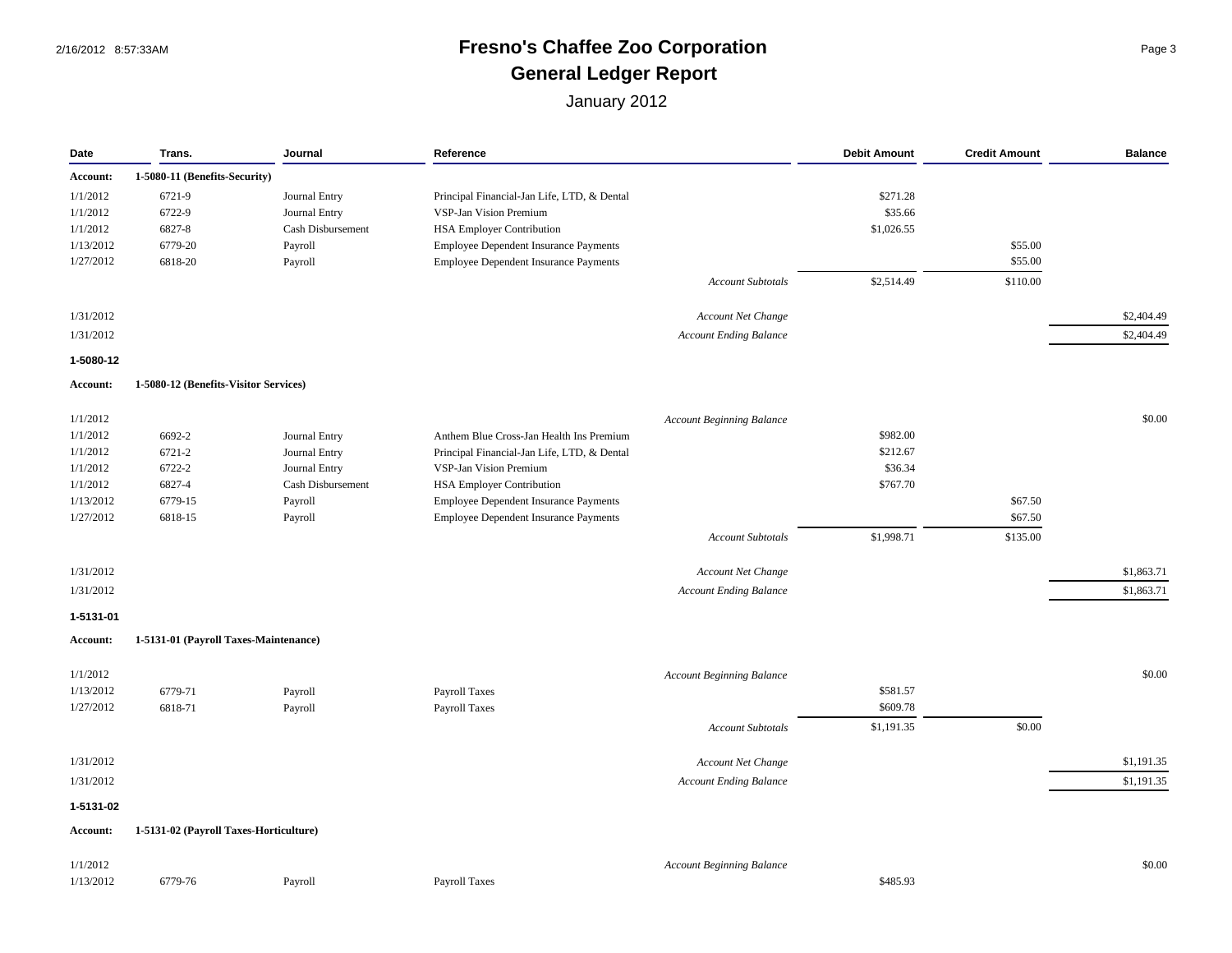## 2/16/2012 8:57:33AM **Fresno's Chaffee Zoo Corporation** Page 4 **General Ledger Report**

| Date      | Trans.                                 | Journal | Reference     |                                  | <b>Debit Amount</b> | <b>Credit Amount</b> | <b>Balance</b> |
|-----------|----------------------------------------|---------|---------------|----------------------------------|---------------------|----------------------|----------------|
| Account:  | 1-5131-02 (Payroll Taxes-Horticulture) |         |               |                                  |                     |                      |                |
| 1/27/2012 | 6818-76                                | Payroll | Payroll Taxes |                                  | \$485.50            |                      |                |
|           |                                        |         |               | <b>Account Subtotals</b>         | \$971.43            | \$0.00               |                |
| 1/31/2012 |                                        |         |               | Account Net Change               |                     |                      | \$971.43       |
| 1/31/2012 |                                        |         |               | <b>Account Ending Balance</b>    |                     |                      | \$971.43       |
| 1-5131-03 |                                        |         |               |                                  |                     |                      |                |
| Account:  | 1-5131-03 (Payroll Taxes-Animal)       |         |               |                                  |                     |                      |                |
|           |                                        |         |               |                                  |                     |                      |                |
| 1/1/2012  |                                        |         |               | <b>Account Beginning Balance</b> |                     |                      | \$0.00         |
| 1/13/2012 | 6779-69                                | Payroll | Payroll Taxes |                                  | \$2,819.58          |                      |                |
| 1/27/2012 | 6818-69                                | Payroll | Payroll Taxes |                                  | \$2,940.41          |                      |                |
|           |                                        |         |               | <b>Account Subtotals</b>         | \$5,759.99          | \$0.00               |                |
| 1/31/2012 |                                        |         |               | Account Net Change               |                     |                      | \$5,759.99     |
| 1/31/2012 |                                        |         |               | <b>Account Ending Balance</b>    |                     |                      | \$5,759.99     |
| 1-5131-08 |                                        |         |               |                                  |                     |                      |                |
| Account:  | 1-5131-08 (Payroll Taxes-Education)    |         |               |                                  |                     |                      |                |
| 1/1/2012  |                                        |         |               | <b>Account Beginning Balance</b> |                     |                      | \$0.00         |
| 1/13/2012 | 6779-68                                | Payroll | Payroll Taxes |                                  | \$838.42            |                      |                |
| 1/13/2012 | 6779-75                                | Payroll | Payroll Taxes |                                  | \$400.00            |                      |                |
| 1/27/2012 | 6818-68                                | Payroll | Payroll Taxes |                                  | \$831.37            |                      |                |
| 1/27/2012 | 6818-75                                | Payroll | Payroll Taxes |                                  | \$376.95            |                      |                |
|           |                                        |         |               | <b>Account Subtotals</b>         | \$2,446.74          | \$0.00               |                |
| 1/31/2012 |                                        |         |               | Account Net Change               |                     |                      | \$2,446.74     |
| 1/31/2012 |                                        |         |               | <b>Account Ending Balance</b>    |                     |                      | \$2,446.74     |
| 1-5131-11 |                                        |         |               |                                  |                     |                      |                |
| Account:  | 1-5131-11 (Payroll Taxes-Security)     |         |               |                                  |                     |                      |                |
| 1/1/2012  |                                        |         |               | <b>Account Beginning Balance</b> |                     |                      | \$0.00         |
| 1/13/2012 | 6779-74                                | Payroll | Payroll Taxes |                                  | \$533.61            |                      |                |
| 1/27/2012 | 6818-74                                | Payroll | Payroll Taxes |                                  | \$488.85            |                      |                |
|           |                                        |         |               | <b>Account Subtotals</b>         | \$1,022.46          | \$0.00               |                |
| 1/31/2012 |                                        |         |               | Account Net Change               |                     |                      | \$1,022.46     |
| 1/31/2012 |                                        |         |               | <b>Account Ending Balance</b>    |                     |                      | \$1,022.46     |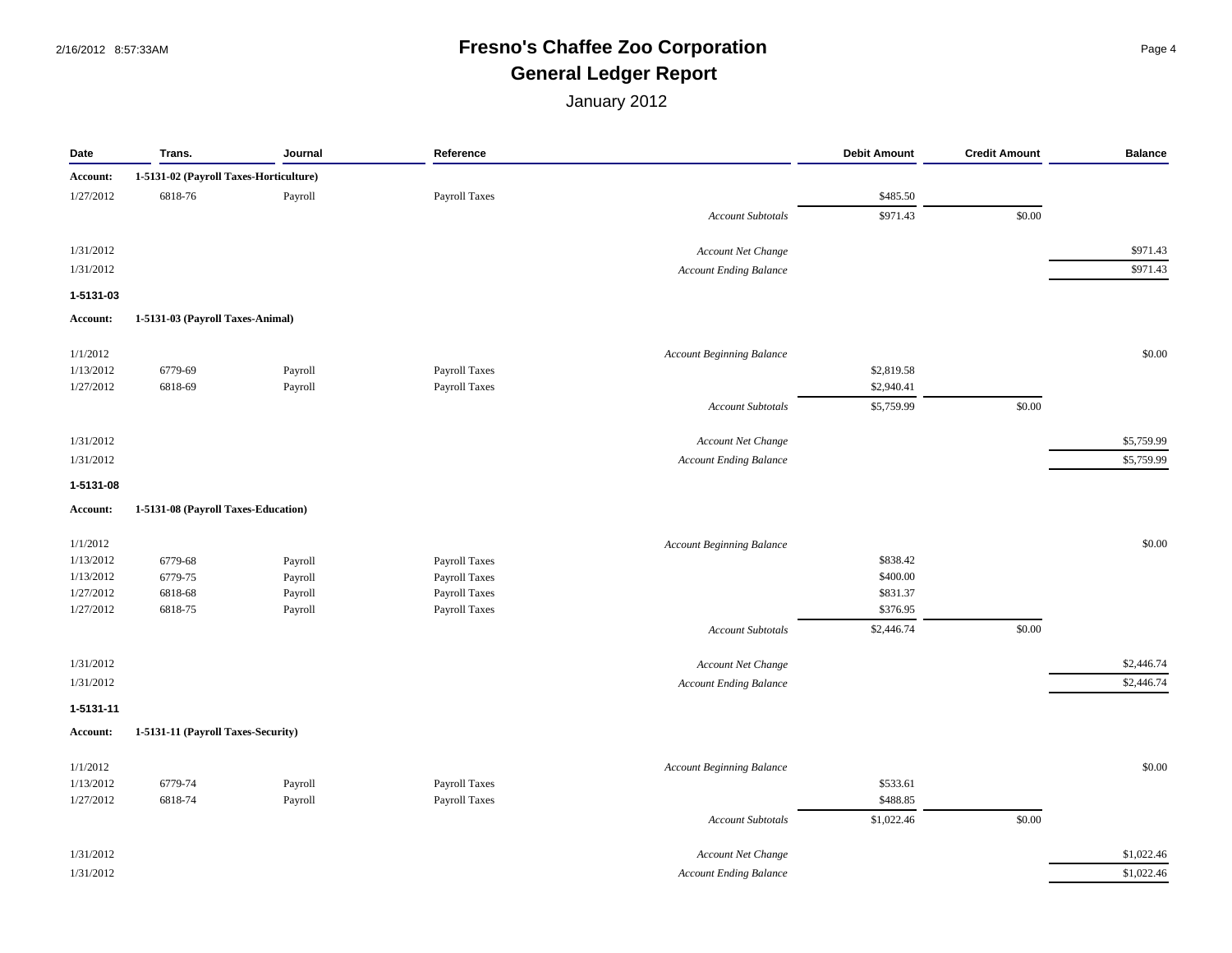#### 2/16/2012 8:57:33AM **Fresno's Chaffee Zoo Corporation** Page 5 **General Ledger Report**

| Date      | Trans.                                     | Journal                                          | Reference                    |                                  | <b>Debit Amount</b> | <b>Credit Amount</b> | <b>Balance</b> |
|-----------|--------------------------------------------|--------------------------------------------------|------------------------------|----------------------------------|---------------------|----------------------|----------------|
| 1-5131-12 |                                            |                                                  |                              |                                  |                     |                      |                |
| Account:  | 1-5131-12 (Payroll Taxes-Visitor Services) |                                                  |                              |                                  |                     |                      |                |
| 1/1/2012  |                                            |                                                  |                              | <b>Account Beginning Balance</b> |                     |                      | \$0.00         |
| 1/13/2012 | 6779-67                                    | Payroll                                          | Payroll Taxes                |                                  | \$479.04            |                      |                |
| 1/27/2012 | 6818-67                                    | Payroll                                          | Payroll Taxes                |                                  | \$437.69            |                      |                |
|           |                                            |                                                  |                              | <b>Account Subtotals</b>         | \$916.73            | \$0.00               |                |
| 1/31/2012 |                                            |                                                  |                              | Account Net Change               |                     |                      | \$916.73       |
| 1/31/2012 |                                            |                                                  |                              | <b>Account Ending Balance</b>    |                     |                      | \$916.73       |
| 1-5153-01 |                                            |                                                  |                              |                                  |                     |                      |                |
| Account:  |                                            | 1-5153-01 (Retirement Contribution-Maintenance)  |                              |                                  |                     |                      |                |
| 1/1/2012  |                                            |                                                  |                              | <b>Account Beginning Balance</b> |                     |                      | \$0.00         |
| 1/27/2012 | 6820-4                                     | Cash Disbursement                                | 401(k) Matching January 2012 |                                  | \$109.52            |                      |                |
|           |                                            |                                                  |                              | <b>Account Subtotals</b>         | \$109.52            | \$0.00               |                |
| 1/31/2012 |                                            |                                                  |                              | Account Net Change               |                     |                      | \$109.52       |
| 1/31/2012 |                                            |                                                  |                              | Account Ending Balance           |                     |                      | \$109.52       |
| 1-5153-02 |                                            |                                                  |                              |                                  |                     |                      |                |
| Account:  |                                            | 1-5153-02 (Retirement Contribution-Horticulture) |                              |                                  |                     |                      |                |
| 1/1/2012  |                                            |                                                  |                              | <b>Account Beginning Balance</b> |                     |                      | \$0.00         |
| 1/31/2012 |                                            |                                                  |                              | <b>Account Net Change</b>        |                     |                      | \$0.00         |
| 1/31/2012 |                                            |                                                  |                              | Account Ending Balance           |                     |                      | \$0.00         |
| 1-5153-03 |                                            |                                                  |                              |                                  |                     |                      |                |
| Account:  |                                            | 1-5153-03 (Retirement Contribution-Animal)       |                              |                                  |                     |                      |                |
| 1/1/2012  |                                            |                                                  |                              | <b>Account Beginning Balance</b> |                     |                      | \$0.00         |
| 1/27/2012 | 6820-1                                     | Cash Disbursement                                | 401(k) Matching January 2012 |                                  | \$1,433.98          |                      |                |
|           |                                            |                                                  |                              | <b>Account Subtotals</b>         | \$1,433.98          | \$0.00               |                |
| 1/31/2012 |                                            |                                                  |                              | Account Net Change               |                     |                      | \$1,433.98     |
| 1/31/2012 |                                            |                                                  |                              | <b>Account Ending Balance</b>    |                     |                      | \$1,433.98     |
| 1-5153-08 |                                            |                                                  |                              |                                  |                     |                      |                |
| Account:  |                                            | 1-5153-08 (Retirement Contribution-Education)    |                              |                                  |                     |                      |                |
| 1/1/2012  |                                            |                                                  |                              | <b>Account Beginning Balance</b> |                     |                      | \$0.00         |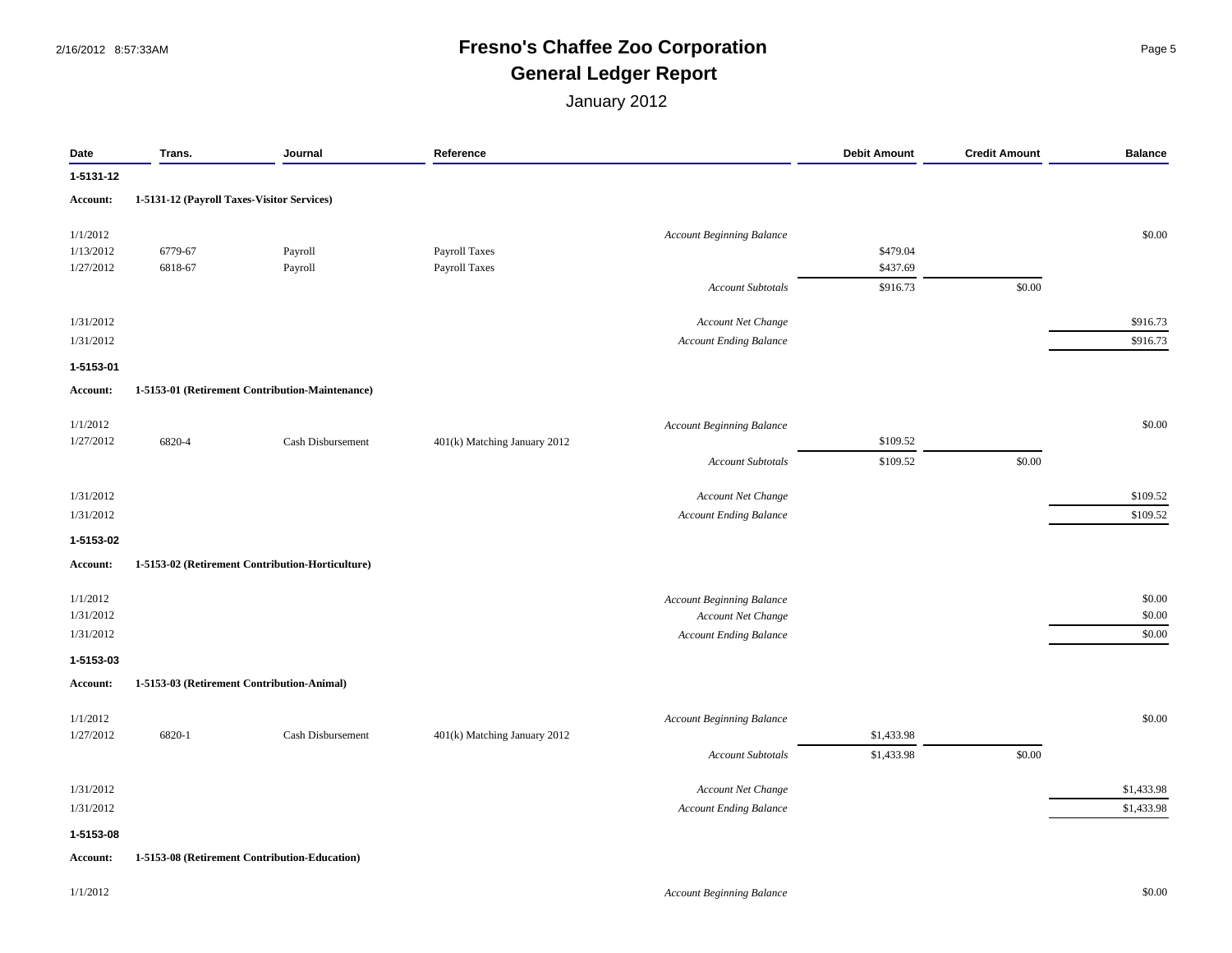#### 2/16/2012 8:57:33AM **Fresno's Chaffee Zoo Corporation** Page 6 **General Ledger Report**

| Date      | Trans.                                       | Journal                                              | Reference                    |                                  | <b>Debit Amount</b> | <b>Credit Amount</b> | <b>Balance</b> |
|-----------|----------------------------------------------|------------------------------------------------------|------------------------------|----------------------------------|---------------------|----------------------|----------------|
| Account:  |                                              | 1-5153-08 (Retirement Contribution-Education)        |                              |                                  |                     |                      |                |
| 1/27/2012 | 6820-6                                       | Cash Disbursement                                    | 401(k) Matching January 2012 |                                  | \$469.41            |                      |                |
|           |                                              |                                                      |                              | <b>Account Subtotals</b>         | \$469.41            | \$0.00               |                |
| 1/31/2012 |                                              |                                                      |                              | Account Net Change               |                     |                      | \$469.41       |
| 1/31/2012 |                                              |                                                      |                              | <b>Account Ending Balance</b>    |                     |                      | \$469.41       |
| 1-5153-11 |                                              |                                                      |                              |                                  |                     |                      |                |
| Account:  | 1-5153-11 (Retirement Contribution-Security) |                                                      |                              |                                  |                     |                      |                |
| 1/1/2012  |                                              |                                                      |                              | <b>Account Beginning Balance</b> |                     |                      | \$0.00         |
| 1/27/2012 | 6820-8                                       | Cash Disbursement                                    | 401(k) Matching January 2012 |                                  | \$161.04            |                      |                |
|           |                                              |                                                      |                              | <b>Account Subtotals</b>         | \$161.04            | \$0.00               |                |
| 1/31/2012 |                                              |                                                      |                              | Account Net Change               |                     |                      | \$161.04       |
| 1/31/2012 |                                              |                                                      |                              | <b>Account Ending Balance</b>    |                     |                      | \$161.04       |
| 1-5153-12 |                                              |                                                      |                              |                                  |                     |                      |                |
| Account:  |                                              | 1-5153-12 (Retirement Contribution-Visitor Services) |                              |                                  |                     |                      |                |
| 1/1/2012  |                                              |                                                      |                              | <b>Account Beginning Balance</b> |                     |                      | \$0.00         |
| 1/27/2012 | 6820-2                                       | Cash Disbursement                                    | 401(k) Matching January 2012 |                                  | \$271.46            |                      |                |
|           |                                              |                                                      |                              | <b>Account Subtotals</b>         | \$271.46            | \$0.00               |                |
| 1/31/2012 |                                              |                                                      |                              | Account Net Change               |                     |                      | \$271.46       |
| 1/31/2012 |                                              |                                                      |                              | <b>Account Ending Balance</b>    |                     |                      | \$271.46       |
| 1-5165-01 |                                              |                                                      |                              |                                  |                     |                      |                |
| Account:  | 1-5165-01 (Salaries-Maintenance)             |                                                      |                              |                                  |                     |                      |                |
| 1/1/2012  |                                              |                                                      |                              | Account Beginning Balance        |                     |                      | \$0.00         |
| 1/13/2012 | 6779-6                                       | Payroll                                              | Salaries                     |                                  | \$7,859.75          |                      |                |
| 1/27/2012 | 6818-6                                       | Payroll                                              | Salaries                     |                                  | \$8,228.61          |                      |                |
|           |                                              |                                                      |                              | <b>Account Subtotals</b>         | \$16,088.36         | \$0.00               |                |
| 1/31/2012 |                                              |                                                      |                              | Account Net Change               |                     |                      | \$16,088.36    |
| 1/31/2012 |                                              |                                                      |                              | <b>Account Ending Balance</b>    |                     |                      | \$16,088.36    |
| 1-5165-02 |                                              |                                                      |                              |                                  |                     |                      |                |
| Account:  | 1-5165-02 (Salaries-Horticulture)            |                                                      |                              |                                  |                     |                      |                |
|           |                                              |                                                      |                              |                                  |                     |                      |                |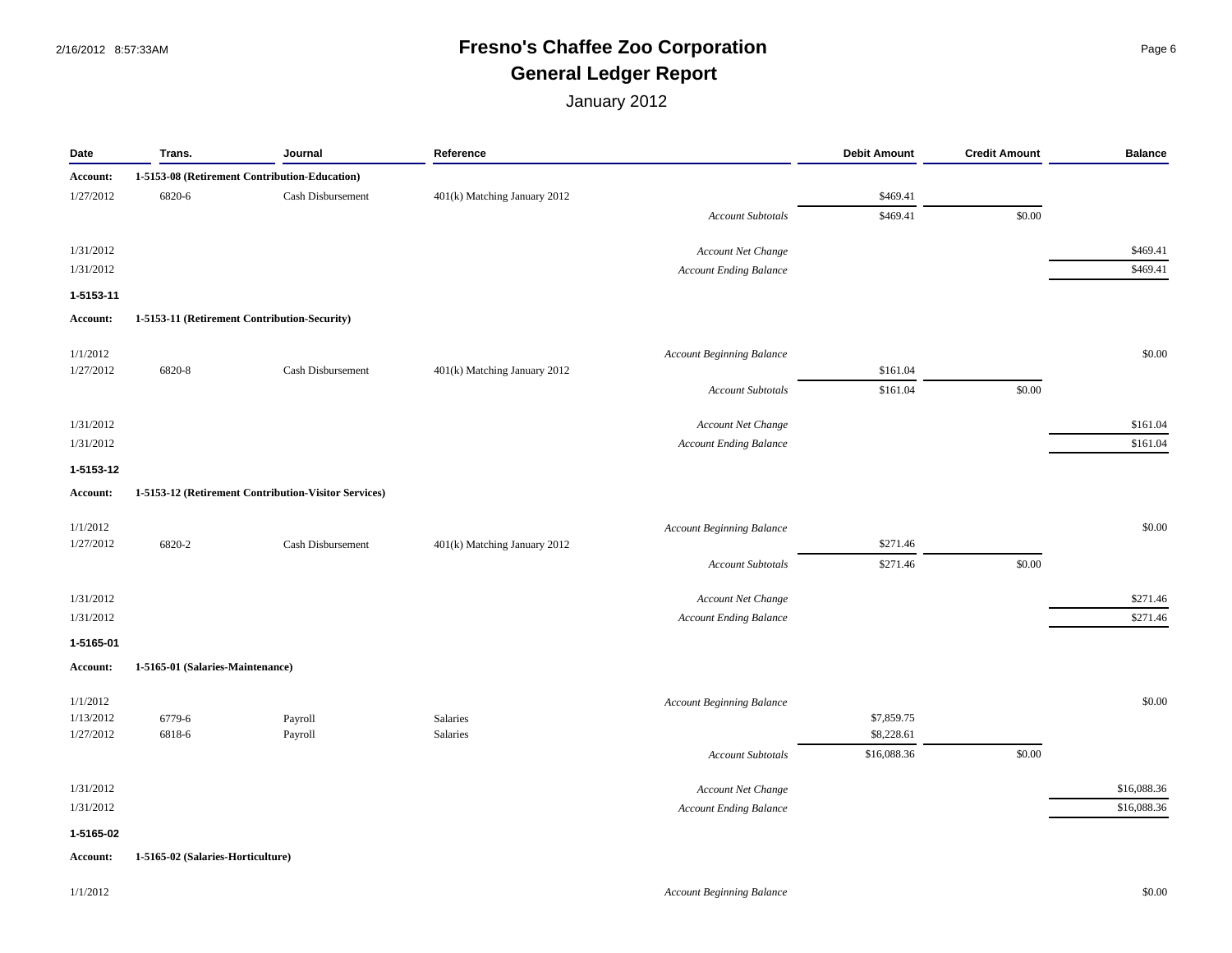### 2/16/2012 8:57:33AM **Fresno's Chaffee Zoo Corporation** Page 7 **General Ledger Report**

| Date                   | Trans.                            | Journal | Reference |                                  | <b>Debit Amount</b> | <b>Credit Amount</b> | <b>Balance</b> |
|------------------------|-----------------------------------|---------|-----------|----------------------------------|---------------------|----------------------|----------------|
| Account:               | 1-5165-02 (Salaries-Horticulture) |         |           |                                  |                     |                      |                |
| 1/13/2012              | 6779-11                           | Payroll | Salaries  |                                  | \$6,486.96          |                      |                |
| 1/27/2012              | 6818-11                           | Payroll | Salaries  |                                  | \$6,481.44          |                      |                |
|                        |                                   |         |           | <b>Account Subtotals</b>         | \$12,968.40         | \$0.00               |                |
| 1/31/2012              |                                   |         |           | Account Net Change               |                     |                      | \$12,968.40    |
| 1/31/2012              |                                   |         |           | <b>Account Ending Balance</b>    |                     |                      | \$12,968.40    |
| 1-5165-03              |                                   |         |           |                                  |                     |                      |                |
| Account:               | 1-5165-03 (Salaries-Animal)       |         |           |                                  |                     |                      |                |
|                        |                                   |         |           |                                  |                     |                      |                |
| 1/1/2012               |                                   |         |           | <b>Account Beginning Balance</b> |                     |                      | \$0.00         |
| 1/13/2012<br>1/27/2012 | 6779-4                            | Payroll | Salaries  |                                  | \$37,087.10         |                      |                |
|                        | 6818-4                            | Payroll | Salaries  |                                  | \$38,666.76         |                      |                |
|                        |                                   |         |           | <b>Account Subtotals</b>         | \$75,753.86         | \$0.00               |                |
| 1/31/2012              |                                   |         |           | Account Net Change               |                     |                      | \$75,753.86    |
| 1/31/2012              |                                   |         |           | <b>Account Ending Balance</b>    |                     |                      | \$75,753.86    |
| 1-5165-08              |                                   |         |           |                                  |                     |                      |                |
| Account:               | 1-5165-08 (Salaries-Education)    |         |           |                                  |                     |                      |                |
| 1/1/2012               |                                   |         |           | <b>Account Beginning Balance</b> |                     |                      | \$0.00         |
| 1/13/2012              | 6779-3                            | Payroll | Salaries  |                                  | \$11,137.19         |                      |                |
| 1/13/2012              | 6779-10                           | Payroll | Salaries  |                                  | \$5,228.70          |                      |                |
| 1/27/2012              | 6818-3                            | Payroll | Salaries  |                                  | \$11,044.79         |                      |                |
| 1/27/2012              | 6818-10                           | Payroll | Salaries  |                                  | \$4,927.57          |                      |                |
|                        |                                   |         |           | Account Subtotals                | \$32,338.25         | \$0.00               |                |
| 1/31/2012              |                                   |         |           | Account Net Change               |                     |                      | \$32,338.25    |
| 1/31/2012              |                                   |         |           | <b>Account Ending Balance</b>    |                     |                      | \$32,338.25    |
| 1-5165-11              |                                   |         |           |                                  |                     |                      |                |
| Account:               | 1-5165-11 (Salaries-Security)     |         |           |                                  |                     |                      |                |
| 1/1/2012               |                                   |         |           | <b>Account Beginning Balance</b> |                     |                      | \$0.00         |
| 1/13/2012              | 6779-9                            | Payroll | Salaries  |                                  | \$7,030.14          |                      |                |
| 1/27/2012              | 6818-9                            | Payroll | Salaries  |                                  | \$6,445.56          |                      |                |
|                        |                                   |         |           | <b>Account Subtotals</b>         | \$13,475.70         | \$0.00               |                |
| 1/31/2012              |                                   |         |           | Account Net Change               |                     |                      | \$13,475.70    |
| 1/31/2012              |                                   |         |           | <b>Account Ending Balance</b>    |                     |                      | \$13,475.70    |
|                        |                                   |         |           |                                  |                     |                      |                |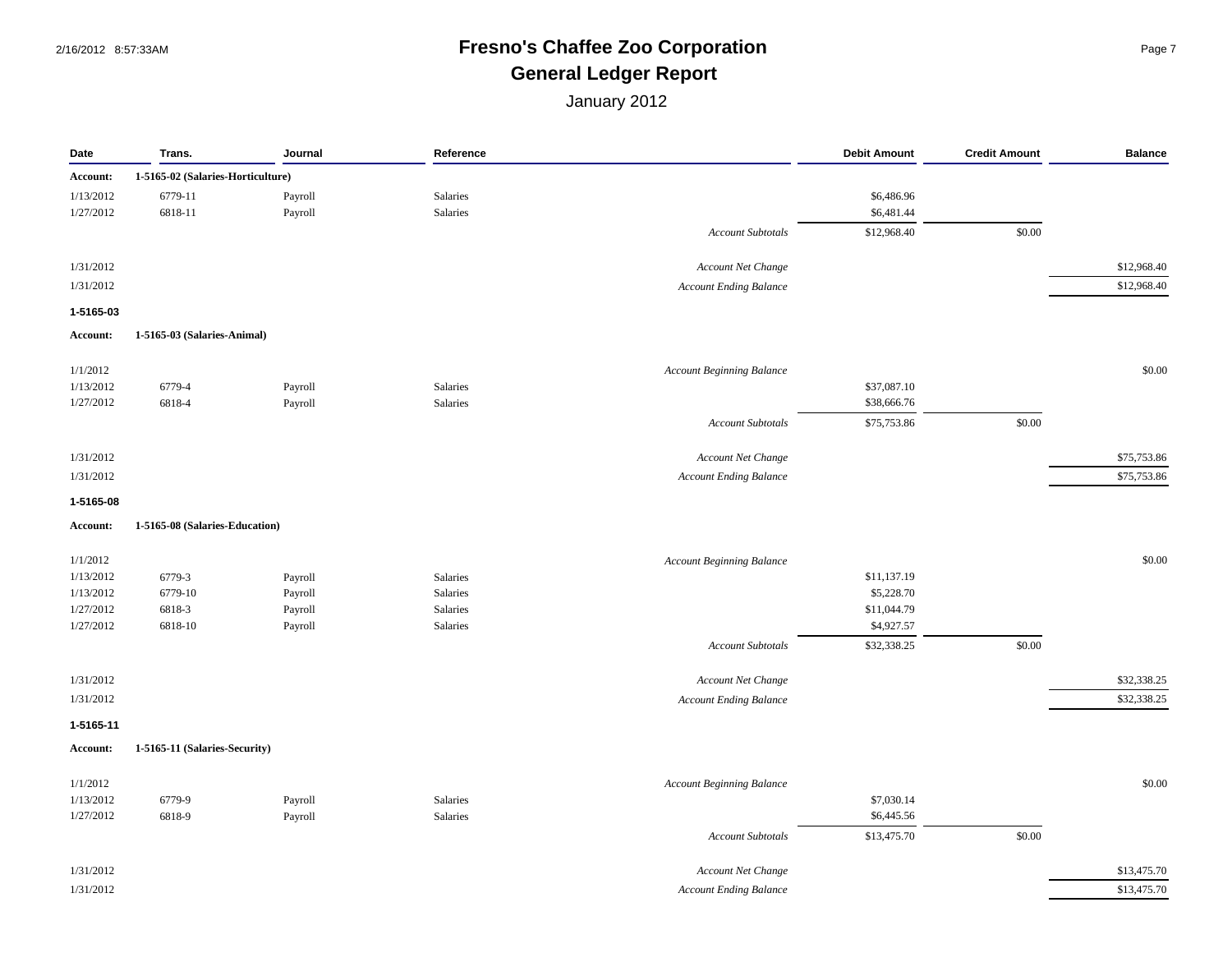## 2/16/2012 8:57:33AM **Fresno's Chaffee Zoo Corporation** Page 8 **General Ledger Report**

| Date      | Trans.                                | Journal       | Reference           |                                  | <b>Debit Amount</b> | <b>Credit Amount</b> | <b>Balance</b> |
|-----------|---------------------------------------|---------------|---------------------|----------------------------------|---------------------|----------------------|----------------|
| 1-5165-12 |                                       |               |                     |                                  |                     |                      |                |
| Account:  | 1-5165-12 (Salaries-Visitor Services) |               |                     |                                  |                     |                      |                |
| 1/1/2012  |                                       |               |                     | <b>Account Beginning Balance</b> |                     |                      | \$0.00         |
| 1/13/2012 | 6779-2                                | Payroll       | Salaries            |                                  | \$6,329.11          |                      |                |
| 1/27/2012 | 6818-2                                | Payroll       | Salaries            |                                  | \$5,789.53          |                      |                |
|           |                                       |               |                     | <b>Account Subtotals</b>         | \$12,118.64         | \$0.00               |                |
| 1/31/2012 |                                       |               |                     | Account Net Change               |                     |                      | \$12,118.64    |
| 1/31/2012 |                                       |               |                     | <b>Account Ending Balance</b>    |                     |                      | \$12,118.64    |
| 1-5200-01 |                                       |               |                     |                                  |                     |                      |                |
| Account:  | 1-5200-01 (Workers Comp-Maintenance)  |               |                     |                                  |                     |                      |                |
| 1/1/2012  |                                       |               |                     | <b>Account Beginning Balance</b> |                     |                      | \$0.00         |
| 1/13/2012 | 6779-83                               | Payroll       | <b>Workers</b> Comp |                                  | \$835.08            |                      |                |
| 1/27/2012 | 6818-83                               | Payroll       | Workers Comp        |                                  | \$876.17            |                      |                |
|           |                                       |               |                     | <b>Account Subtotals</b>         | \$1,711.25          | \$0.00               |                |
| 1/31/2012 |                                       |               |                     | Account Net Change               |                     |                      | \$1,711.25     |
| 1/31/2012 |                                       |               |                     | <b>Account Ending Balance</b>    |                     |                      | \$1,711.25     |
| 1-5200-02 |                                       |               |                     |                                  |                     |                      |                |
| Account:  | 1-5200-02 (Workers Comp-Horticulture) |               |                     |                                  |                     |                      |                |
| 1/1/2012  |                                       |               |                     | <b>Account Beginning Balance</b> |                     |                      | \$0.00         |
| 1/13/2012 | 6779-88                               | Payroll       | Workers Comp        |                                  | \$705.37            |                      |                |
| 1/27/2012 | 6818-88                               | Payroll       | Workers Comp        |                                  | \$705.08            |                      |                |
|           |                                       |               |                     | <b>Account Subtotals</b>         | \$1,410.45          | \$0.00               |                |
| 1/31/2012 |                                       |               |                     | Account Net Change               |                     |                      | \$1,410.45     |
| 1/31/2012 |                                       |               |                     | <b>Account Ending Balance</b>    |                     |                      | \$1,410.45     |
| 1-5200-03 |                                       |               |                     |                                  |                     |                      |                |
| Account:  | 1-5200-03 (Workers Comp-Animal)       |               |                     |                                  |                     |                      |                |
| 1/1/2012  |                                       |               |                     | <b>Account Beginning Balance</b> |                     |                      | \$0.00         |
| 1/13/2012 | 6779-81                               | Payroll       | Workers Comp        |                                  | \$3,942.40          |                      |                |
| 1/27/2012 | 6818-81                               | Payroll       | Workers Comp        |                                  | \$4,116.55          |                      |                |
| 1/31/2012 | 6838-1                                | Journal Entry | Workers Comp        |                                  | \$426.70            |                      |                |
|           |                                       |               |                     | <b>Account Subtotals</b>         | \$8,485.65          | \$0.00               |                |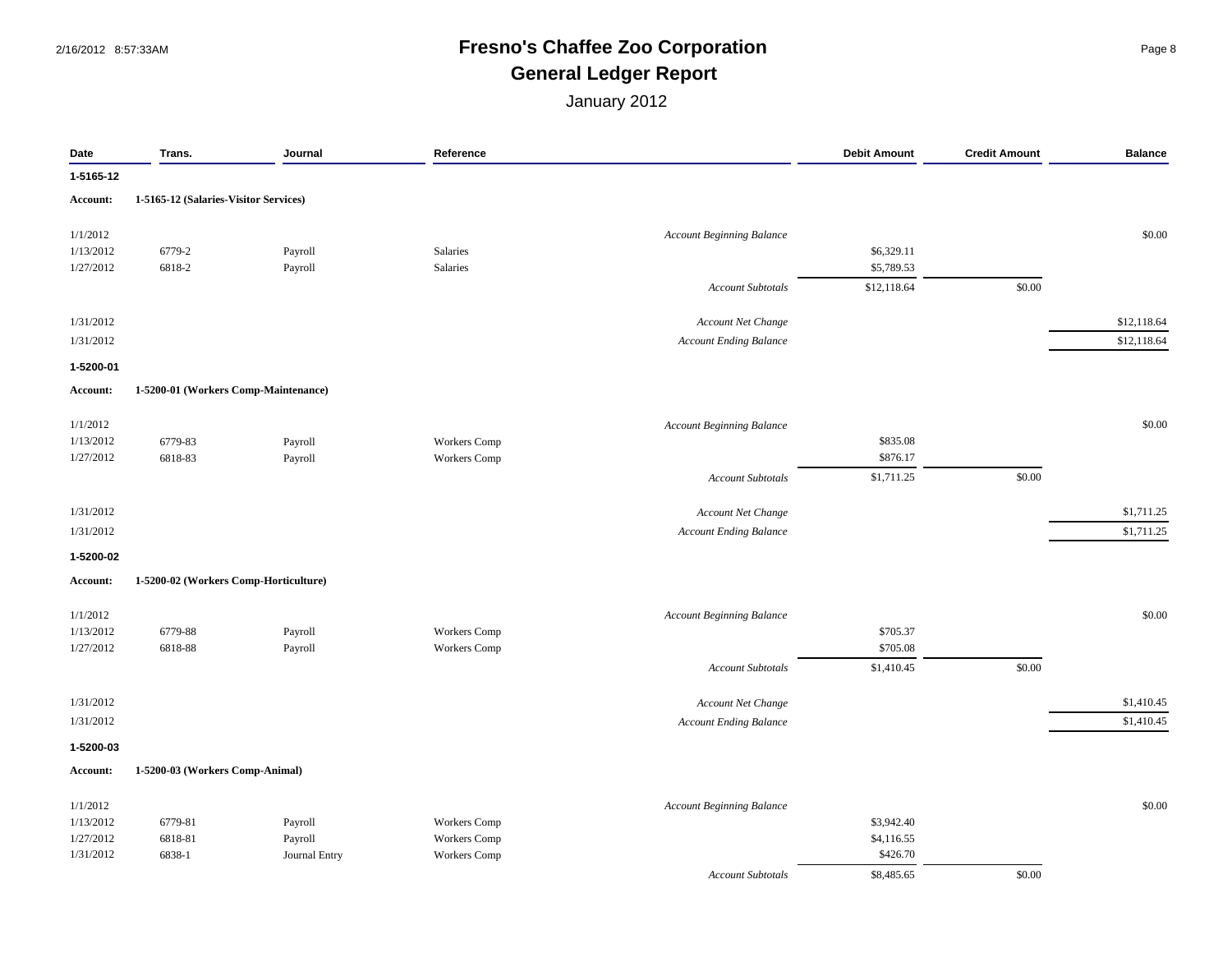## 2/16/2012 8:57:33AM **Fresno's Chaffee Zoo Corporation** Page 9 **General Ledger Report**

| Date      | Trans.                                    | Journal                  | Reference           |                                  | <b>Debit Amount</b> | <b>Credit Amount</b>                 | <b>Balance</b> |
|-----------|-------------------------------------------|--------------------------|---------------------|----------------------------------|---------------------|--------------------------------------|----------------|
| Account:  | 1-5200-03 (Workers Comp-Animal)           |                          |                     |                                  |                     |                                      |                |
| 1/31/2012 |                                           |                          |                     | Account Net Change               |                     |                                      | \$8,485.65     |
| 1/31/2012 |                                           |                          |                     | <b>Account Ending Balance</b>    |                     |                                      | \$8,485.65     |
| 1-5200-08 |                                           |                          |                     |                                  |                     |                                      |                |
| Account:  | 1-5200-08 (Workers Comp-Education)        |                          |                     |                                  |                     |                                      |                |
| 1/1/2012  |                                           |                          |                     | <b>Account Beginning Balance</b> |                     |                                      | \$0.00         |
| 1/13/2012 | 6779-80                                   | Payroll                  | <b>Workers</b> Comp |                                  | \$1,026.63          |                                      |                |
| 1/13/2012 | 6779-87                                   | Payroll                  | <b>Workers</b> Comp |                                  | \$583.94            |                                      |                |
| 1/27/2012 | 6818-80                                   | Payroll                  | <b>Workers</b> Comp |                                  | \$1,054.92          |                                      |                |
| 1/27/2012 | 6818-87                                   |                          | Workers Comp        |                                  | \$551.21            |                                      |                |
| 1/31/2012 | 6838-2                                    | Payroll<br>Journal Entry | <b>Workers</b> Comp |                                  | \$899.91            |                                      |                |
|           |                                           |                          |                     |                                  |                     | \$0.00                               |                |
|           |                                           |                          |                     | <b>Account Subtotals</b>         | \$4,116.61          |                                      |                |
| 1/31/2012 |                                           |                          |                     | Account Net Change               |                     |                                      | \$4,116.61     |
| 1/31/2012 |                                           |                          |                     | <b>Account Ending Balance</b>    |                     |                                      | \$4,116.61     |
| 1-5200-11 |                                           |                          |                     |                                  |                     |                                      |                |
| Account:  | 1-5200-11 (Workers Comp-Security)         |                          |                     |                                  |                     |                                      |                |
| 1/1/2012  |                                           |                          |                     | <b>Account Beginning Balance</b> |                     |                                      | \$0.00         |
| 1/13/2012 | 6779-86                                   | Payroll                  | Workers Comp        |                                  | \$774.27            |                                      |                |
| 1/27/2012 | 6818-86                                   |                          | Workers Comp        |                                  | \$714.11            |                                      |                |
|           |                                           | Payroll                  |                     |                                  |                     |                                      |                |
|           |                                           |                          |                     | <b>Account Subtotals</b>         | \$1,488.38          | \$0.00                               |                |
| 1/31/2012 |                                           |                          |                     | Account Net Change               |                     |                                      | \$1,488.38     |
| 1/31/2012 |                                           |                          |                     | <b>Account Ending Balance</b>    |                     |                                      | \$1,488.38     |
| 1-5200-12 |                                           |                          |                     |                                  |                     |                                      |                |
| Account:  | 1-5200-12 (Workers Comp-Visitor Services) |                          |                     |                                  |                     |                                      |                |
| 1/1/2012  |                                           |                          |                     | <b>Account Beginning Balance</b> |                     |                                      | \$0.00         |
| 1/13/2012 | 6779-79                                   | Payroll                  | Workers Comp        |                                  | \$700.20            |                                      |                |
| 1/27/2012 | 6818-79                                   | Payroll                  | <b>Workers</b> Comp |                                  | \$640.25            |                                      |                |
|           |                                           |                          |                     |                                  |                     | \$0.00                               |                |
|           |                                           |                          |                     | <b>Account Subtotals</b>         | \$1,340.45          |                                      |                |
| 1/31/2012 |                                           |                          |                     | Account Net Change               |                     |                                      | \$1,340.45     |
| 1/31/2012 |                                           |                          |                     | <b>Account Ending Balance</b>    |                     |                                      | \$1,340.45     |
| 1/1/2012  |                                           |                          |                     |                                  |                     | <b>Grand Total Beginning Balance</b> | \$0.00         |
| 1/31/2012 |                                           |                          |                     |                                  |                     | Grand Total Net Change               | \$231,199.72   |